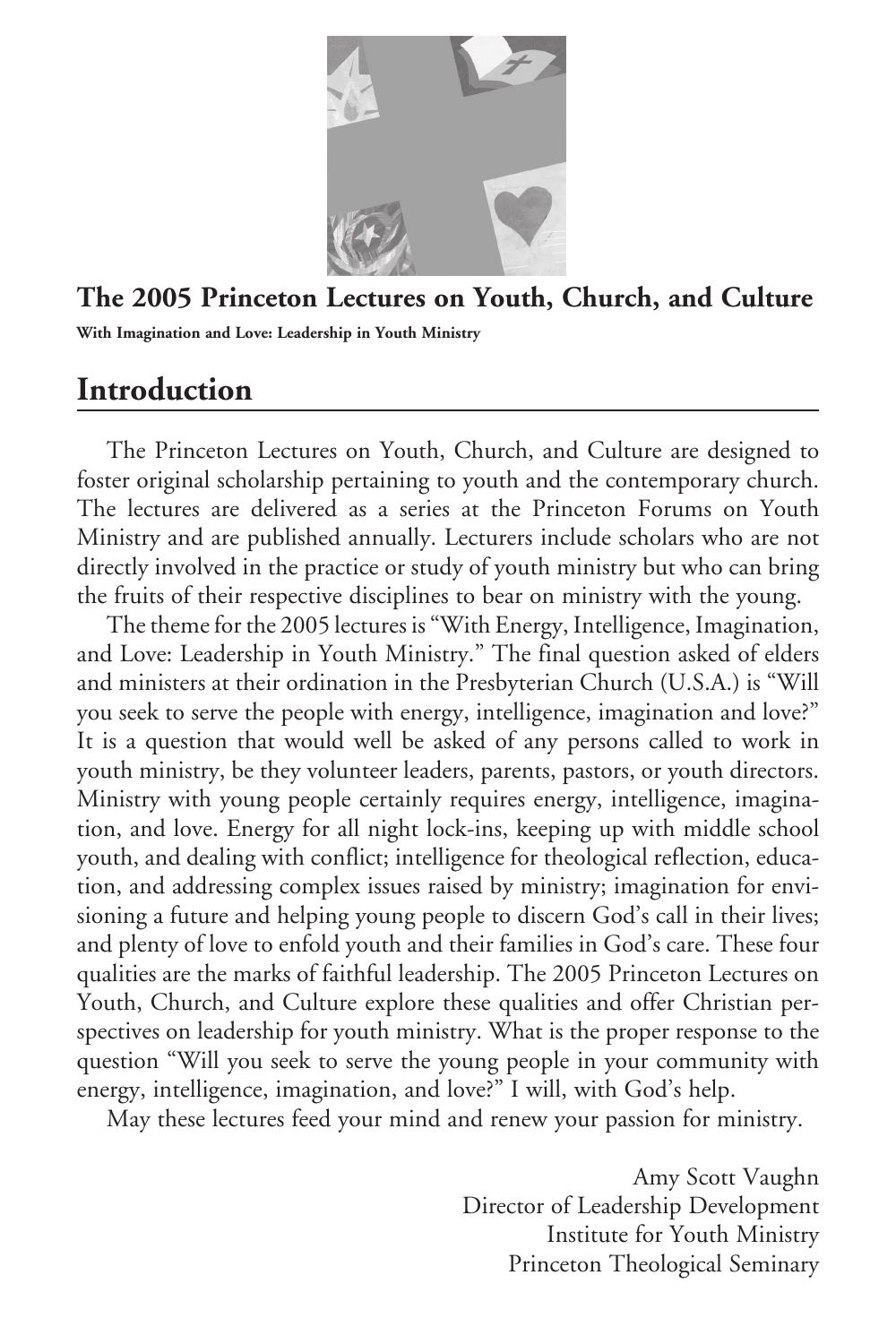Reginald Blount

 In Search of Living Waters: The Seven Spiritual Yearnings of Youth Journeying with Youth toward Living Waters

Stephanie Paulsell

 Indoor Exploration: Reading as a Spiritual Practice for Children and Youth Tell Them Stories

Christian Smith On "Moralistic Therapeutic Deism" as U.S. Teenagers' Actual, Tacit, De Facto Religious Faith Implications of National Study of Youth and Religion Findings for Religious Leaders

John W. Stewart

Leaders' Proven Practices: Don't Leave Home without Them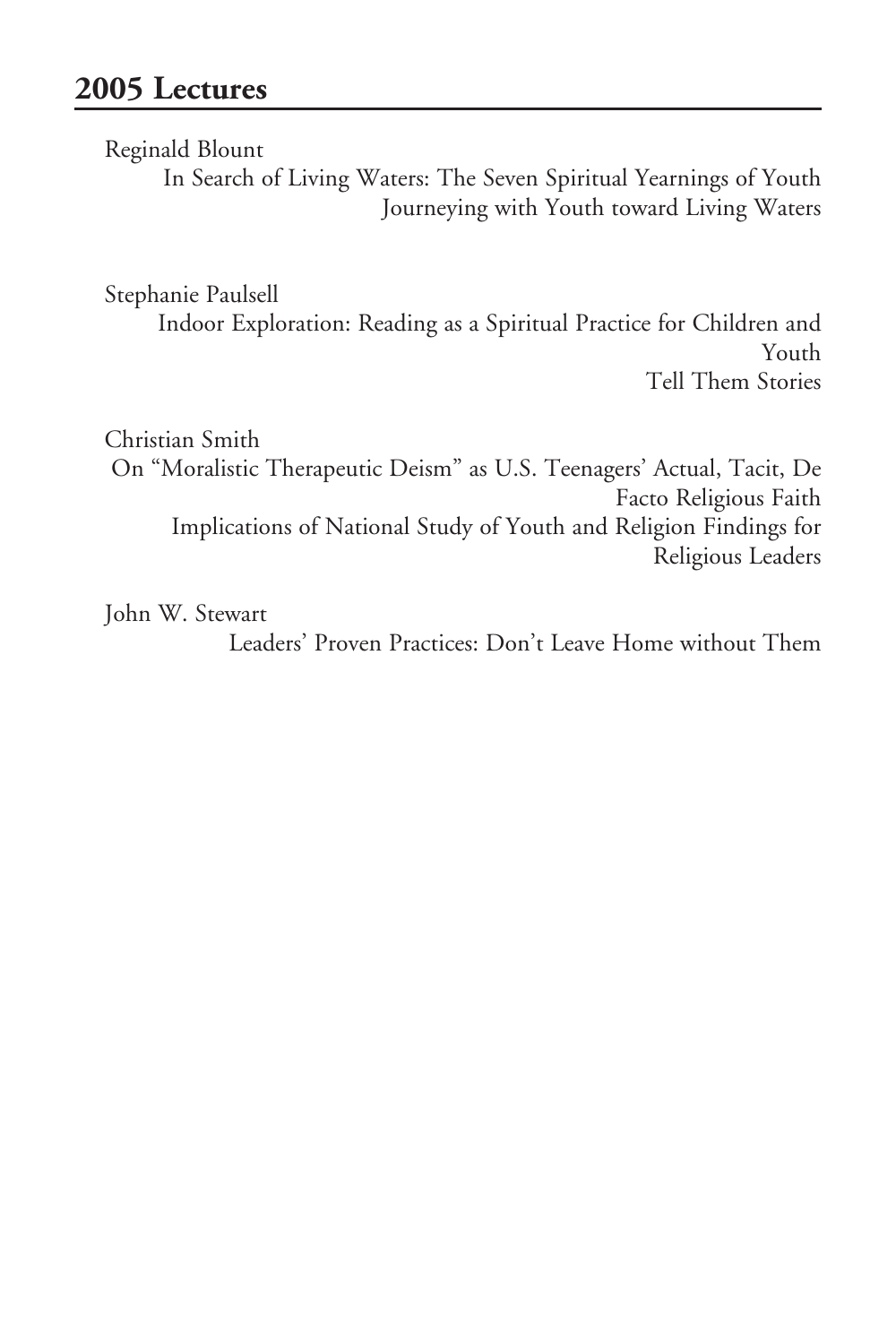

# **Leaders' Proven Practices: Don't Leave Home without Them** *• John W. Stewart*

M<sub>y</sub> purpose in these lectures is to outline how leaders of contemporary Protestant communities might implement a more enlightened, effective, and faith-filled leadership and to introduce youth leaders to some of the current thinking about leadership. I am eager to do so because, as one youth leaders' Web site puts it, "We believe that God's Plan in building His Kingdom requires fully developed student leaders ready to assume real leadership roles" [http://www.leadertreks.com]. To that bedrock conviction I would add another: when persons in leadership roles in Christian communities lead poorly, they unwittingly neutralize and even negate their other roles as preacher, teacher, and mentor. In the words of a wise James Wind, the president of the Alban Institute, "Congregations cannot rise above their leadership, and faith communities cannot develop without visionary leaders."

I intend to approach this lecture from the perspective of a Christian practical theologian. Practical theologians examine and interpret essential Christian practices from *within* a theological or normative perspective. *At the same time*, they appropriate (some say baptize!) insights derived from the social sciences to illuminate those practices. For example, the practice of preaching borrows insights from Scripture studies, communication theory, and rhetoric studies; counseling borrows insights from Christian affirmations of humanity as well as psychology; Christian educators who gear up disciples of Jesus integrate modern understandings of human development. Practical theologians like myself who focus on congregation-based ministries link ecclesiology (that is, beliefs about the nature and marks of the Christian church)

**John W. Stewart** is the Ashenfelter Associate Professor of Ministry and Evangelism at Princeton Theological Seminary. Stewart served as pastor of Westminster Presbyterian Church in Grand Rapids, Michigan, for sixteen years. He has written several books on the Presbyterian theologian Charles Hodge and is currently completing a book on congregational life, *Envisioning the Congregation*.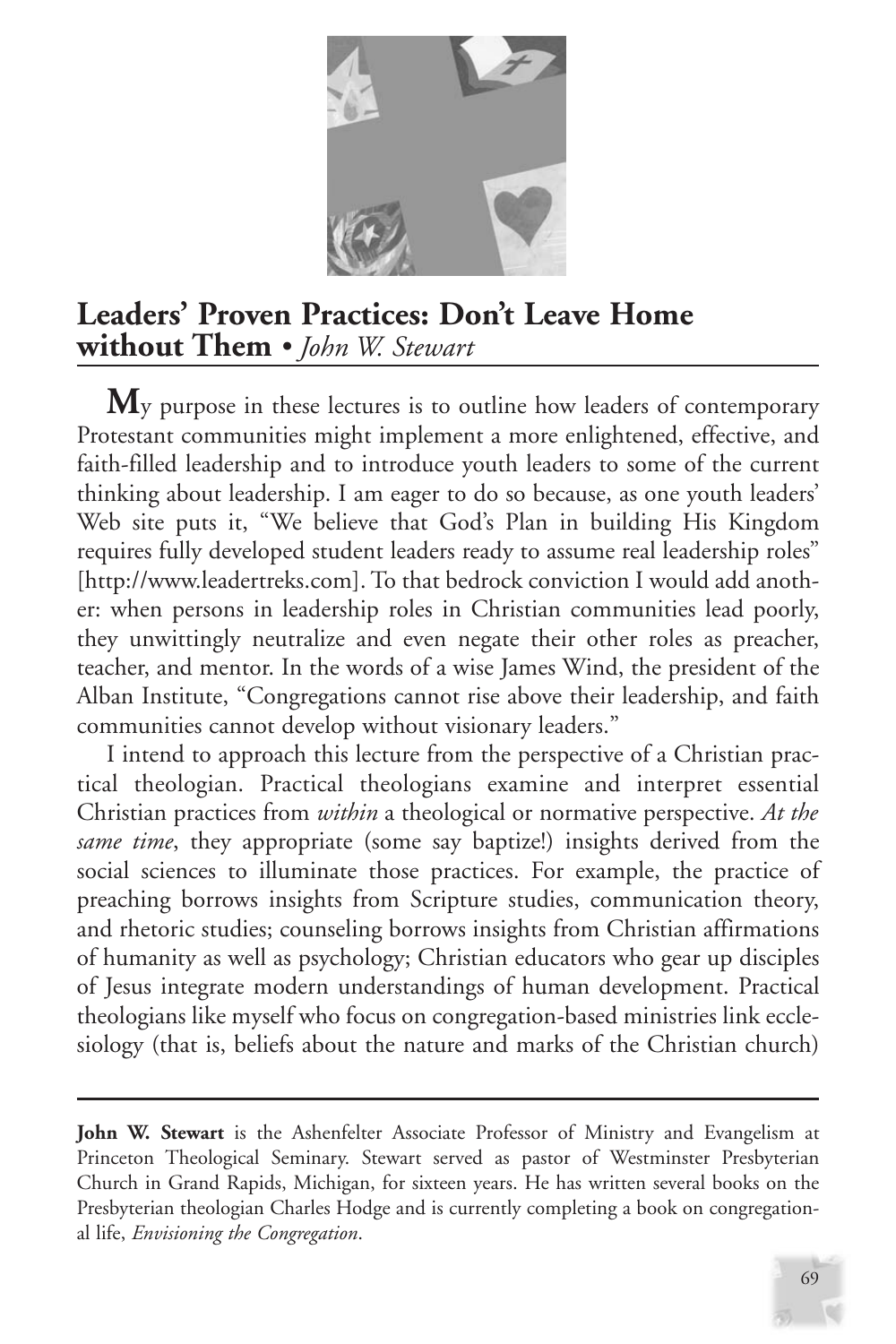with the insights derived from organizational theories and a subset of organizational studies, that of leadership theory. Practical theologians try to get two different dancing partners to swing together. Sometimes this dance is smooth like a waltz. At other times, it feels more like "dirty dancing." In congregational studies, ecclesiology and organizational theories are partnered for good reasons: the Church of Jesus Christ is both transcendent to and embedded in a particular culture or society. While we believe the church is continuous over time, there is no such thing as a culture-less congregation. No congregation is hermetically sealed off from its cultural context. Furthermore, there is not a culture "out there" and an isolated church "in here." The host culture's language, values, aesthetics, social structures, and "habits of mind" are already embedded in any congregation. Churches are composed of red-blooded, culture-laden humans, not robots. At the same time, a local Christian congregation, in seeking to be faithful to its risen Lord, constantly struggles not to become captive to the norms of its host culture. Frank Burch Brown puts this struggle this way: "As religion develops, it must orient itself both in relation to the culture of its origin and in relation to the contemporary cultures it encounters—each of which presents alternative possibilities that religion may reject, modify, or eventually adopt."1 When we Christians are at our best, we are both in the world but, hopefully, not entirely of it.

My favorite illustration of this "Christ-and culture" interplay takes place every year on the first weekend of July in a little hamlet named Cedar, Michigan. For decades, the Polish immigrant folks of that area have sponsored a lively Polka Fest. From 2 p.m. to 2 a.m. one polka band plays after another. The local tennis courts are transformed into dance floors. Kielbasa and beer provide nourishment. On Sunday morning, however, the local Roman Catholic bishop comes to say Mass. Children, who danced with grandparents the night before, are now dressed up as acolytes. The same polka band that inspired the dancing now accompanies the liturgy. With joy and familiarity, hymns are sung in polka rhythms. The homily and the celebration of the Mass ensure that the gospel will be proclaimed and tasted. The polka music ensures that ordinary people will worship in a culturally meaningful way.

Current studies about leadership in modern organizations, such as businesses, educational institutions, or governmental bureaucracies, are now produced in mountainous proportions. However, most leadership studies by social scientists do not have volunteers in mind. In this light, many current leadership studies are of limited utility. Those who serve as pastors and lead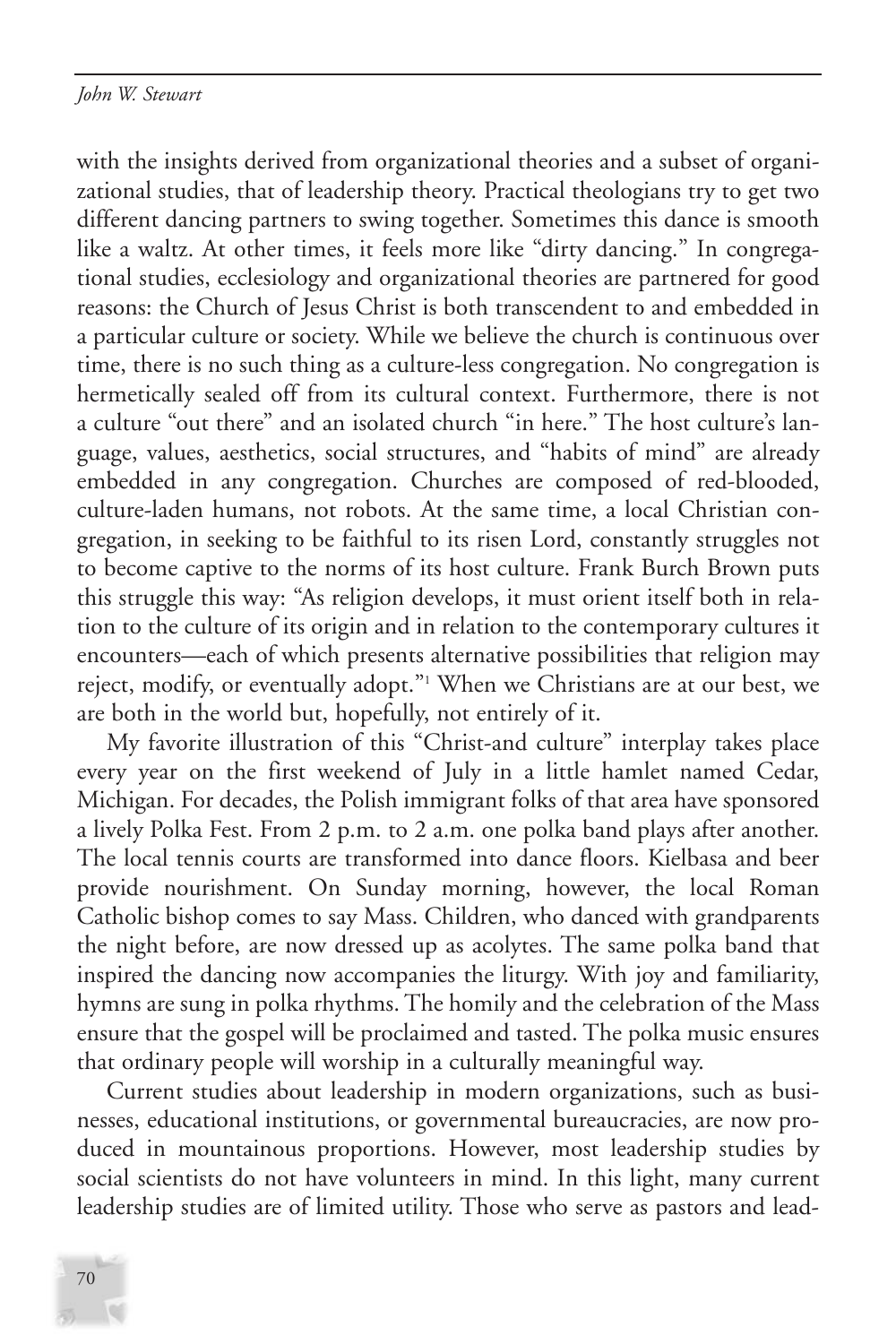ers in congregations must lead parishioners who are, first and unforgettably, volunteers. Pastors and youth leaders do not lead employees or subordinates or clients or grade-receiving students. These followers participate in explicit and well-defined power-based structures. They must abide by established processes, and their logic is foreign to congregations. If, for example, a volunteer fails to show up for a meeting or reneges at the last moment on a mission trip or refuses to prepare properly, pastors cannot dock his or her salary as a way of changing negligent or counterproductive behaviors. What is particularly challenging and problematic in congregations—and especially so in youth ministries—is that we must lead by persuasion and covenanting and sometimes (if the truth be known) by shame imposition. We know the technique: "Hey, Joe, we really missed you at the meeting last night."

This generalization about volunteers works alongside another. Social scientists like Wade Clark Roof and Robert Putnam have helped us understand why leadership in congregations can be so fragile and baffling. Roof's book *Spiritual Marketplace: Baby Boomers and the Remaking of American Religion* is indispensable for comprehending mainline Protestant congregations.<sup>2</sup> It substantiates what most of us already know. Most mainline Christians in North America participate in religious communities *on their own terms*. Church members attend when they choose; behave the way they feel; contribute what they choose; and believe what they prefer. This so-called postmodern sociocultural milieu makes leadership roles and responsibilities for pastors and youth leaders peculiarly perplexing. Little wonder that many have quipped that leading volunteers is like herding cats.

In this lecture, I propose that church leaders in this contemporary North American society can lead more effectively if they will engage and perfect certain practices. I intend to center my attention on six leadership practices. While they are not definitive or exhaustive, they are, in my opinion and experience, proven and essential. They have grown out of my experience and reflections as a former youth pastor, a solo pastor, a senior pastor and, now, as a researcher on congregational life in North America. I confess up front that I am mostly familiar with "mainline" congregations and will concentrate my thoughts on these kinds of ecclesial communities. The leadership issues and practices in other Christian communities, such as megachurches, emergent churches, racial and ethnic churches, Roman Catholic and Orthodox congregations, and an assortment of para-churches, are all worthy and important, but they usually exhibit leadership traditions that are stylistically diverse and often idiosyncratic. For my purposes, I want to focus on recognizable and

71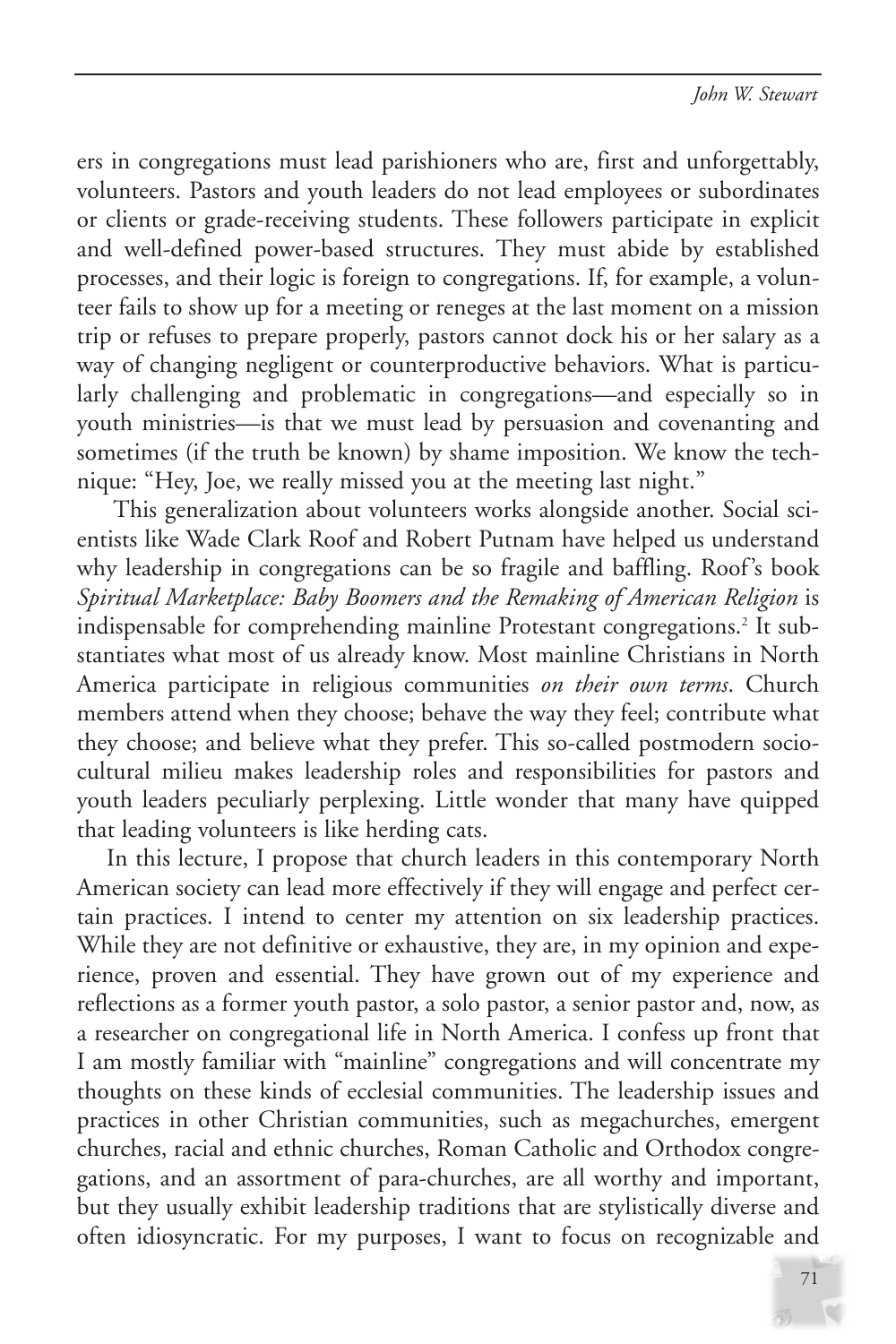essential practices. I want to contend that these practices promote effective leadership in Christian congregations. Like any other skill, I believe they can be learned if given a fair trial and modeled by competent mentors. They are practices that leaders ought not to leave home without.

## **1.** *Effective Leaders Voice a Faithful, Shared Vision*

No task is more important than that of the leader's responsibility to articulate a vision for his or her organization. Virtually every textbook about leadership, outside the church or inside it, underscores the urgency of this leadership assignment. The consensus of these texts is that any leader ought to be able to articulate the controlling purpose of his or her organization in clear, memorable language and do so in five minutes or less. In his enduringly influential book, *The Fifth Discipline*, Peter Senge writes, "At its simplest level, a shared vision is the answer to the question: 'What do we want to create?'… Just as personal visions are pictures or images of what people carry in their heads and hearts, so too are shared visions pictures that people throughout the organization carry. They create a sense of commonality that permeates the organization and gives coherence to diverse activities."3 I once was in the audience where Stephen Covey (author of *The Seven Habits of Highly Effective People*) proposed that a vision statement in an organization functions like the picture on the box of a jigsaw puzzle. It is easier to put the pieces together when the picture is known and much more efficient when everybody knows or gets the picture. Few maintain that this task of vision casting is an easy one. If fact, a premier figure in organizational leadership studies, Peter Drucker, says that most non-profit organizations (read congregations here) cannot answer two questions: "What business are you in?" and "How is business?"

The renowned cognitive psychologist at Harvard University, Howard Gardner, in his richly insightful book *Leading Minds* found that the effective leaders he studied excelled in the art of creating a narrative. Narratives unveil core moral convictions and promote purpose. They are the carriers of meaning and agents of solidarity. The speeches of Martin Luther King Jr., especially the "I Have a Dream" speech of August 1963, excel in this leadership artistry. Gardner acknowledges that the "cognitive intelligence" revealed in storytelling can be rooted in despicable convictions, as in his case study of Hitler's *Mein Kampf*. Others, however, like that of Pope John XIII (of the 1963 Vatican II fame), "took ideas and themes that had long existed within Christianity indeed since the time of Christ—and gave them fresh expression and new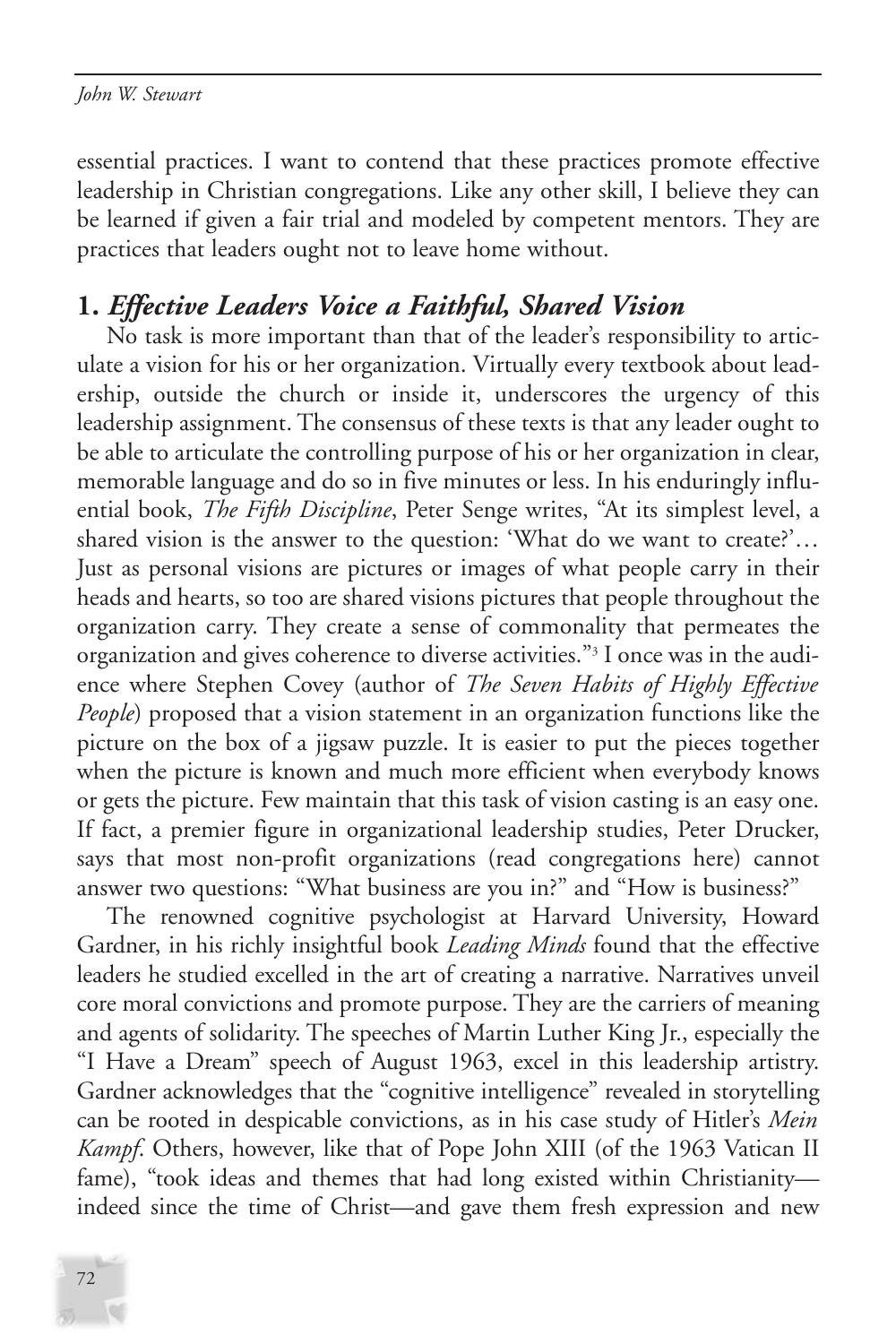meaning."4 I reference Gardner's work because it provides a grounding for our understanding why vision casting by leaders is so vital a practice. An appropriate vision embeds the group's ultimate intentions. It tells *why* a group is doing what they are doing. It is not a description of *what* they are doing or *how* they are doing things. A vision is not the same as goal setting or program creation. A vision explains why goals and programs are worthy.

I love the title of Brian McClaren's new book about Christian communities, *The Story We Find Ourselves In*. <sup>5</sup> Most of the thriving churches I encounter are driven by, forever talking about, and creatively programming within a corporate vision that brings hope and direction. The best of them are haunted by the question: "What is God wanting to do *through* us?" Rick Warren's widely circulated book *The Purpose-Driven Church* is a notable example of this kind of envisioning.<sup>6</sup> Vital congregations "read off the same page." They keep their "eye on the prize." Yogi Beri had it right: "If you don't know where you're going, you could end up someplace else."

But here is the rub: Christians are neither free nor entitled to make up our own vision for a Christian community. Christians are not free-wheeling entrepreneurs. It may be true, as the Scriptures claim, "Where there is no vision the people perish" (Proverbs 29:18 KJV). But it is also true, that the church can perish with the wrong vision. We Christians are called to gather into a community of disciples who affirm the lordship of Jesus and who live under the divine mandate to engage our world with faith, hope, and love. Most mainline denominations begin their governance documents by highlighting their vision of a Christian church. My denomination, the Presbyterian Church (U.S.A.), articulates its vision in its *Book of Order* by naming "the great ends of the church" (G-1.0200). Among the "ends" listed are, "the proclamation of the gospel for the salvation of human kind;…the maintenance of divine worship;…and the promotion of social righteousness…." Presbyterians envision that a church will become "a provisional expression of the Kingdom of God." In this light, congregations, and particular groups within them, are always adapting, realigning, reimagining, and reforming "according to the Word of God" (G-2.0200). In his seminal work on ecclesiology, *The Church in the Power of the Spirit*, Jürgen Moltmann puts it this way: the churches of Jesus Christ are in continual transition "to something else, to the Kingdom of God."7 Out of such foundational convictions, and under the nudging and prodding of the Holy Spirit, Christian communities are constantly focusing and refocusing their programs, agendas, and structures in order to fulfill the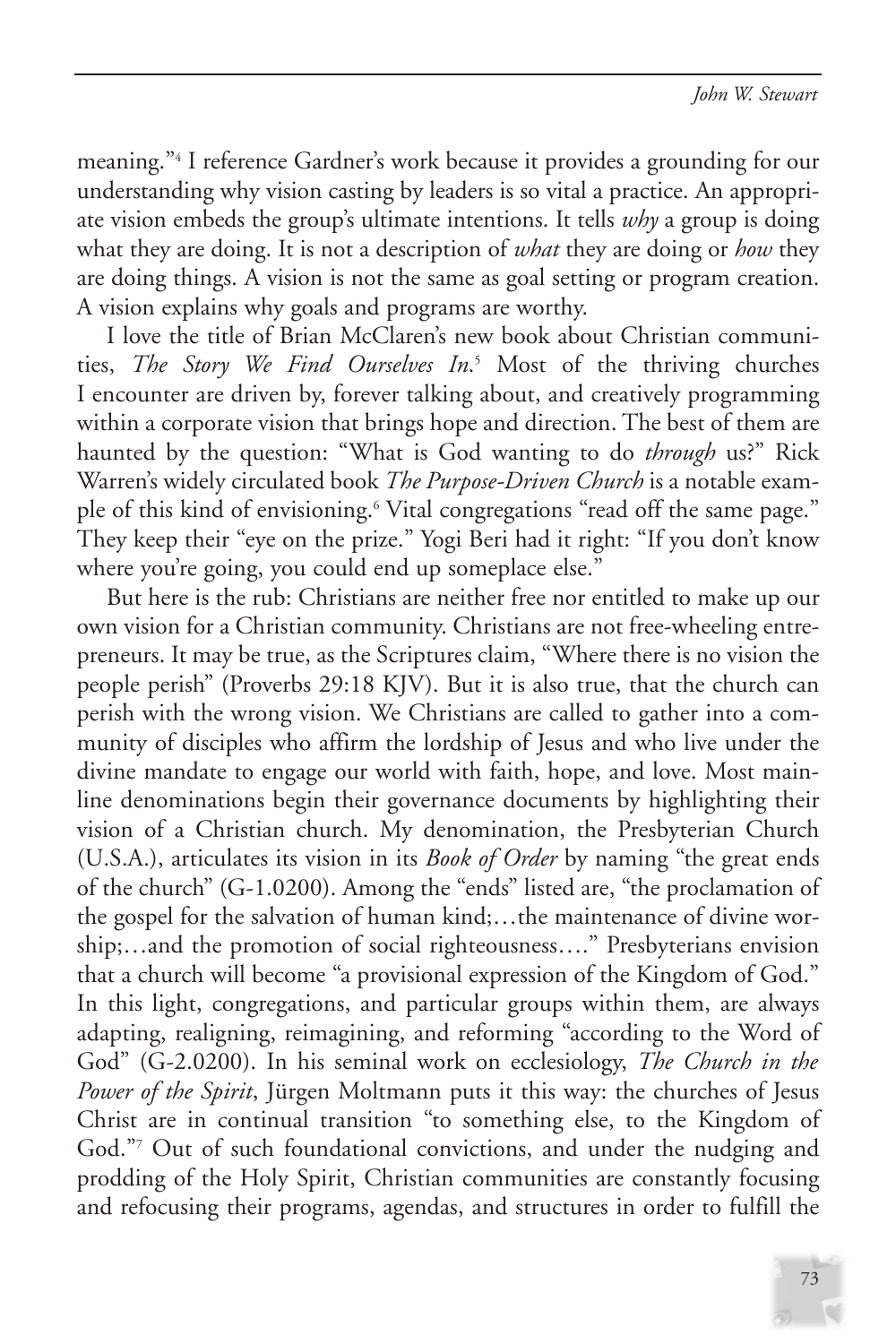mission that Jesus inaugurated and expects his followers to complete. Again, as Moltmann puts it, "Every statement [read vision] about the church is a statement [read vision] about Christ. Every statement about Christ also implies a statement about the church."8

To illustrate this practice of leaders who articulate a shared vision, let me turn to a concrete experience in one congregation, a church that I deeply respect. The new pastor of this congregation decided to lead a group of selected lay leaders through a close reading of the book of Acts. They convened weekly for seven months to discern what the Spirit of God was calling them to become and do. They asked, quite simply, what God was doing through those earliest Christian communities that would be instructive for them. They wanted to examine the church before it became "muscle bound" with committees and bureaucracies. As the end of their consultations neared, they concluded that their primary focus ought to be developing disciples rather than detailing the duties of membership. Inspired by Jesus' mandate to be his witnesses and buoyed by his promise of the Spirit's empowerment (Acts 1:8), they resolved to put three questions to every aspect or program of the congregation's ministries: (1) "What kind of disciples are you intending to deploy into the world?" (2) "What kind of communities are necessary to deploy these disciples into the world?" and (3) "What kinds of leaders are necessary to lead those communities who are deploying disciples into the world?" These three questions were prompted by a vision of a congregation wedded to disciple making and disciple sending. Their questions implied that it would require well-led supportive communities (read small groups) to accomplish their mission. This team of church leaders dreamed of a congregation whose members would be equipped to act faithfully as Christian witnesses in the worlds of businesses, trades, schools, clubs, social structures, and governmental offices. Their questions simultaneously provided a framework to address three persistent organizational needs:(1) the need to clarify the overarching purpose of their community's activities and structures; (2) the need to help prioritize their limited financial and personnel resources; and (3) the need to "market" (if I dare use the term!) their church's purpose for seekers outside their membership circle. Finally, the three questions provided a measuring index by which leaders could determine whether they were moving, in the Spirit's timing, forward or losing ground. Those three questions would help focus the basic vision and intentions for any youth ministry. They also go a long way in answering Drucker's questions: "What business you are in?" and "How is business?"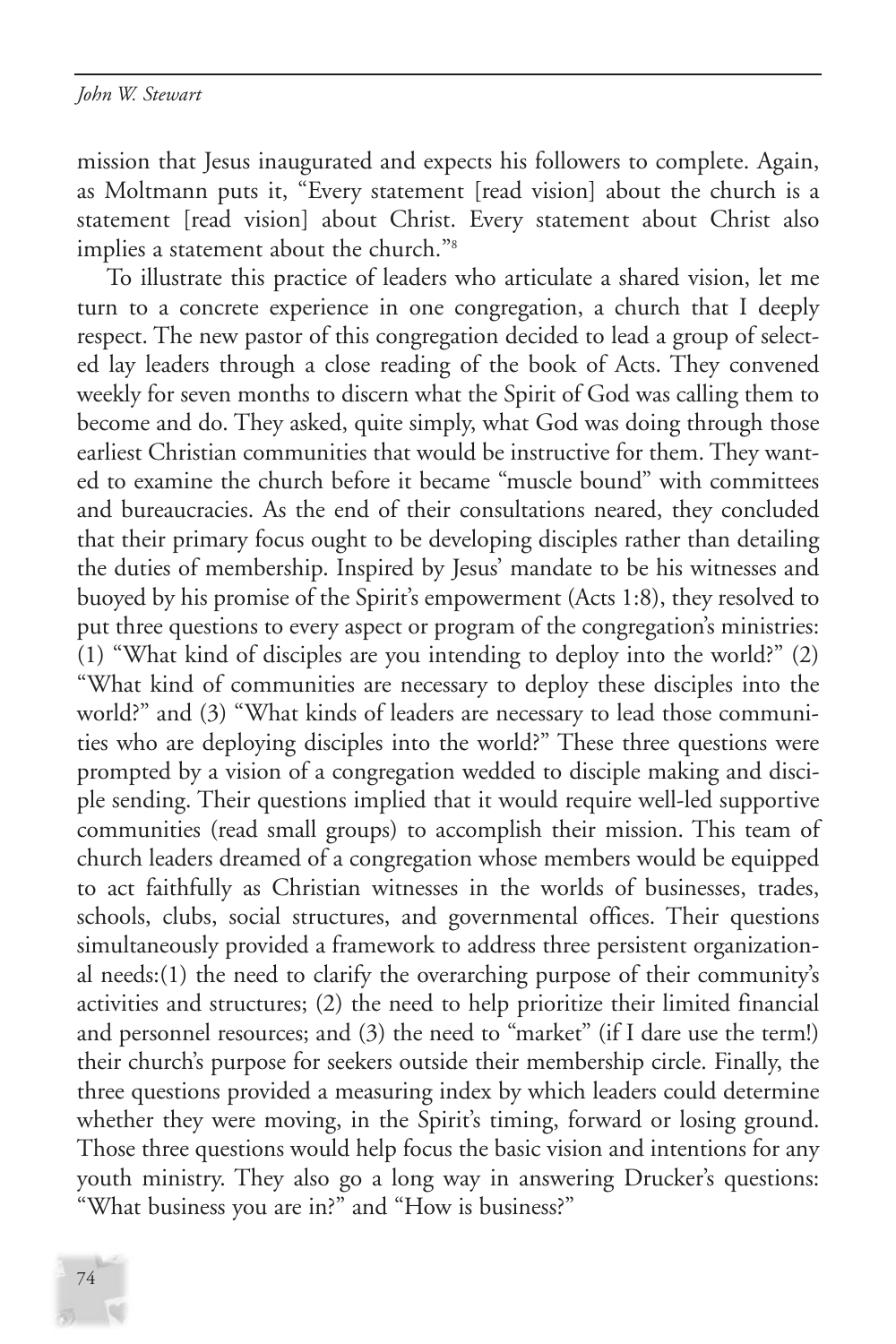## **2.** *Effective Leaders Work Through Teams*

If my memory serves me right, it was in the 1970s that Lee Iacocco, the mind and marketer of the Ford Motor Company's famed Mustang automobile, appeared nightly on TV. With swagger and gusto he announced that you "lead, follow, or get out of the way." This "command and control" style of charismatic leadership was already headed for the same obsolescence as the Ford Edsel and for good reasons. In the aftermath of the Vietnam War, the civil rights crises, and the Watergate fiasco, Americans indulged a deep distrust of governmental and institutional leaders. At the same time, a galloping globalization thrust America's political, business, and educational leaders into new and uncharted waters of Asian markets, the Middle Eastern oil crises, African impoverishment and racism, Latin American revolutions, and strange worlds of religious pluralism. While working amid this baffling cultural milieu, scholars who studied American organizations uncovered a new paradigm of leadership decidedly different from the Iacocco style. This newer group of executives intentionally operated in teams and emphasized decision making via small groups. Influenced by the social psychology of Abraham Maslow and his "hierarchy of needs" theory, these executives employed a style of leadership that was more collaborative and collegial. As one scholar put it recently, it was "leading from the middle."

In 1978 James McGregor Burns published the immensely influential treatise on "transformational" leadership, a term that was quickly adopted by leaders in a wide variety of American organizations. The aim of leadership, wrote Burns, is to "generate a relationship of mutual stimulation and elevation that converts followers into leaders and converts leaders into moral agents."9 The key idea here is turning "followers into leaders." Many of you will recognize that this lingo has been adopted by many church leaders. Many other scholars adapted and augmented this "collaborative model" of leading, but I'll mention just one. In 1990 Judy Rosner published an influential article in the *Harvard Business Review* entitled "Ways Women Lead." Rosner found that women's strategies of leadership were inherently "interactive." Unlike many of their male counterparts in businesses and universities, women "encourage participation, share power and information, enhance other people's self-worth, and get others excited about their work."10 The women leaders she and her colleagues interviewed wanted the people around them "to feel that they are contributing to a higher purpose and that they have an opportunity to learn and grow."11 Much of the current leadership literature generally assumes the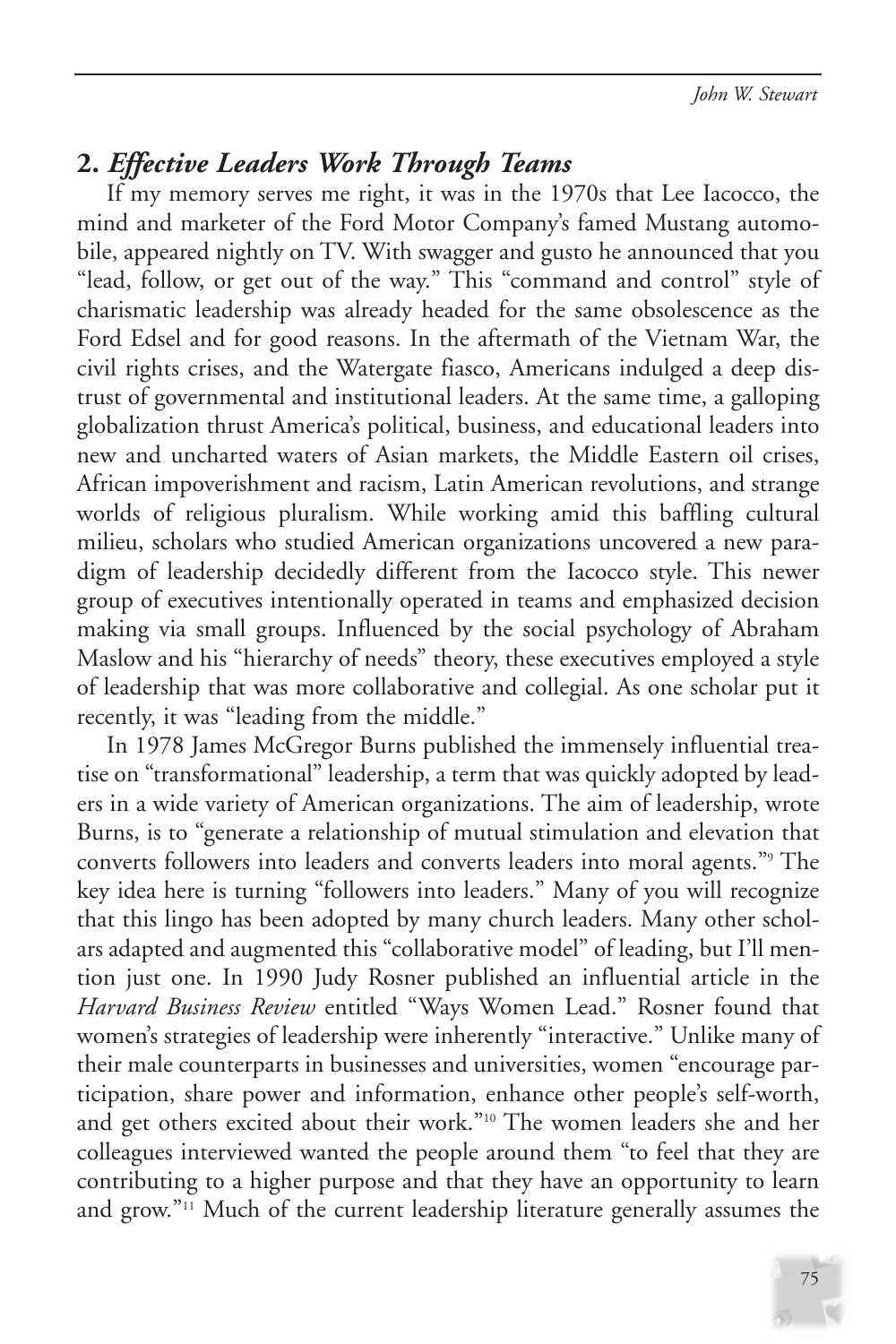insights of Burns and the "wisdom of teams." We can pretty much conclude that there remains a broad consensus that teams do make better, more creative, and more responsible decisions than solitary individuals.

It is worth a small excursion to note that another stream of ideas flow through and around the territories of transformational and collaborative theories of leadership. Social scientists, such as Robert Greenleaf, argued in the early 1980s that effective leadership hinges on whether or not a leader intends to serve. Even though some feminist authors were unimpressed, the "servant leader" model has attracted a wide following in the last decades of the twentieth century. Max De Pree, a devout Christian, a one-time president of the board of trustees of Fuller Theological Seminary, and the former CEO of Herman Miller Furniture company in little Zeeland, Michigan, insists that leaders are called to act as "servants" on behalf of their followers. He believed deeply in the rule: "Abandon yourself to the strengths of others."12 It may be less well known that the metaphor of the leader as servant has a distinctly Christian lineage. In a masterful study of leadership in the earliest Christian communities, Andrew Clarke has highlighted that language and titles for the early church's leaders as servants or ministers that were decidedly different from their contemporaries in businesses and governmental bureaucracies of the Roman Empire. That early church ideal was, in turn, rooted and modeled in Jesus. Every one of the gospel accounts picks up this theme: "I am among you," he said to the disciples, as "one who serves" (Luke 22:27). Or, as Matthew has it, Jesus said, "The greatest among you will be your servant" (Matthew 23:11). Or "Whoever wants to be first must be last of all and servant of all"(Mark 9:35). The earliest Christian reflections about Jesus that designate him as God's "suffering servant" were incorporated into the designations and titles for church leaders. This "servant leader" theme continues to permeate many popular studies of religious leaders, such as Henri Nouwen's *In the Name of Jesus: Reflections on Christian Leadership*<sup>13</sup> and J. Richard Love's *Liberating Leaders form the Superman Syndrome*. <sup>14</sup> The wellknown Church of the Savior in Washington, D.C., has recently developed the "Servant Leadership School" that many of its members attend (for more information, see its Web site at www.slschool.org). But I need to return to the more particular practice of leadership through teams.

Practical theologians like myself are especially impressed with these insights about the collaborative leadership styles highlighted by the social scientists. One reason for our endorsement is the long, though not uncontested, tradi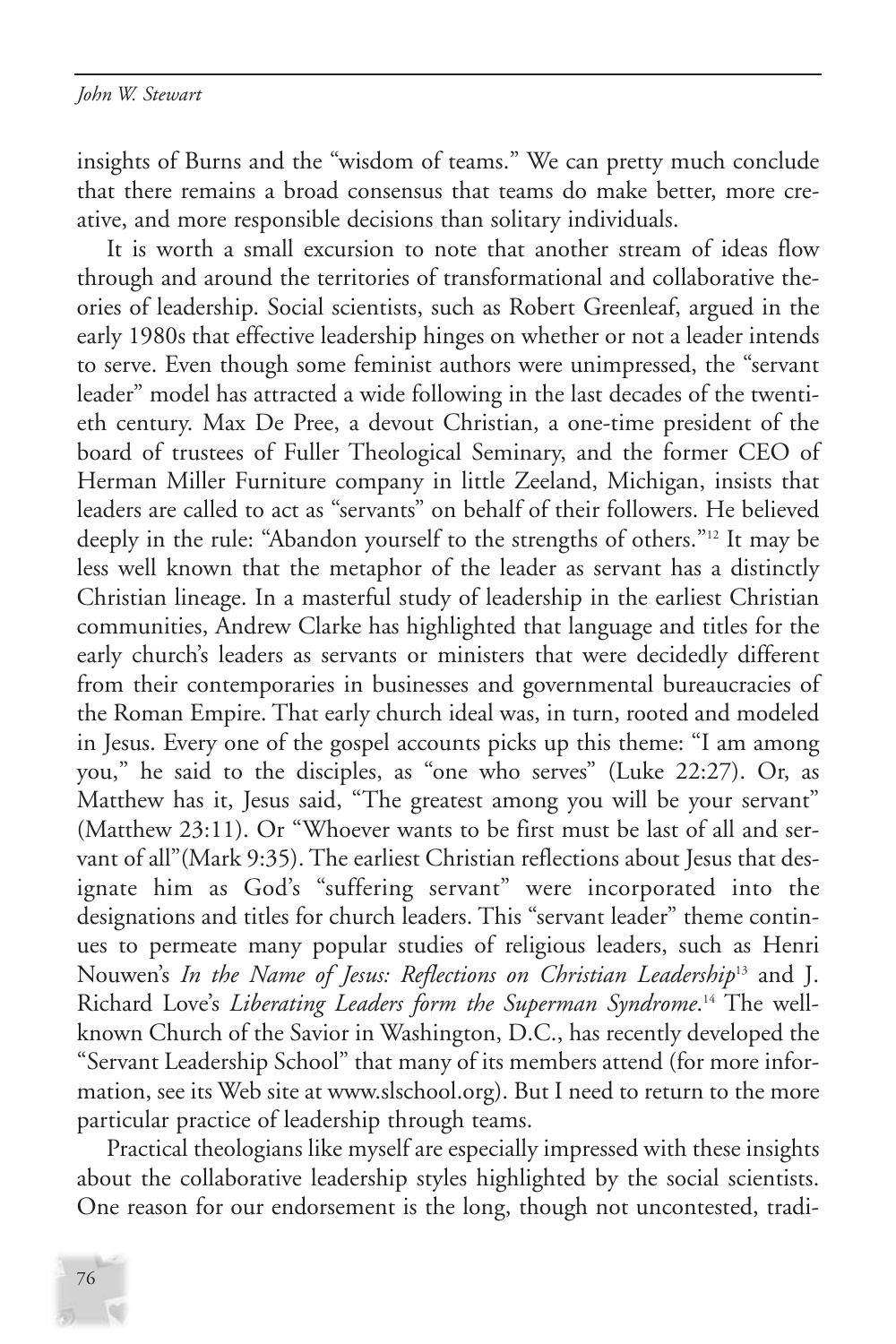tion that Protestant communities are best guided by a council of wise persons. In fact, this governance paradigm or polity style was one of the revolutionary issues of the Reformation era. Many Protestant reformers were uneasy with putting church decisions in the hands of one leader, usually a pastor or bishop. The Reformers often referred to the witness and precedents of New Testament communities. They remembered passages like Matthew 18:20 where Jesus promises that "where two or three are gathered in my name, I am there among them." The Reformers often appealed to the book of Acts, chapter 15, that describes the early Christian community addressing a perplexing dilemma: must a Gentile become a Jew before he or she could become a Christian? To discern and decide, they assembled in Jerusalem the best and wisest heads they knew. They listened to testimonies, consulted the wisdom of Hebrew Scriptures, debated openly and fairly, and prayed for the Spirit's guidance. In the end, they made the best decision they could and notified the outlying churches. Luke T. Johnson's pivotal book *Scripture and Discernment: Decision Making in the Church* details how this collaborative process worked in the communities of the New Testament era and suggests how it can operate in ours.15

A large reservoir of resources is now available to help any current church leader in his or her commissioning and nurturing of a leadership team. One of my very favorites comes from a gifted pastor, E. Stanley Ott, now located in the Pittsburgh area. Ott is a rare bird in contemporary mainline congregations. He carries in his pocket a doctorate in organizational theory, in his head a fine-tuned theological perspective, and in his pastor's heart an evangelist's passion. His most recent book, *Transform Your Church with Ministry Teams*, is a gold mine of ideas and insights about team-based ministry. And they are all congregation-tested and congregation-proven. He calls leaders to minister *with* others rather than minister *to* them. If I were in the pastorate again, I would make his book required reading for all lay leaders! Ott explains why teams are much more than the "guiding coalitions," as sociologists tend to call them. Ministry teams are the "confluence of a purpose driven ministry and small group life."16 Effective ministry teams *do* have programmatic responsibilities, but they are also called to nurture deep human needs for *koinonia* or fellowship, to foster discipleship, and to encourage accountability by covenanting with one another.

Before closing out this practice of leading through teams, I must underscore one important observation. It takes a team to generate substantive

77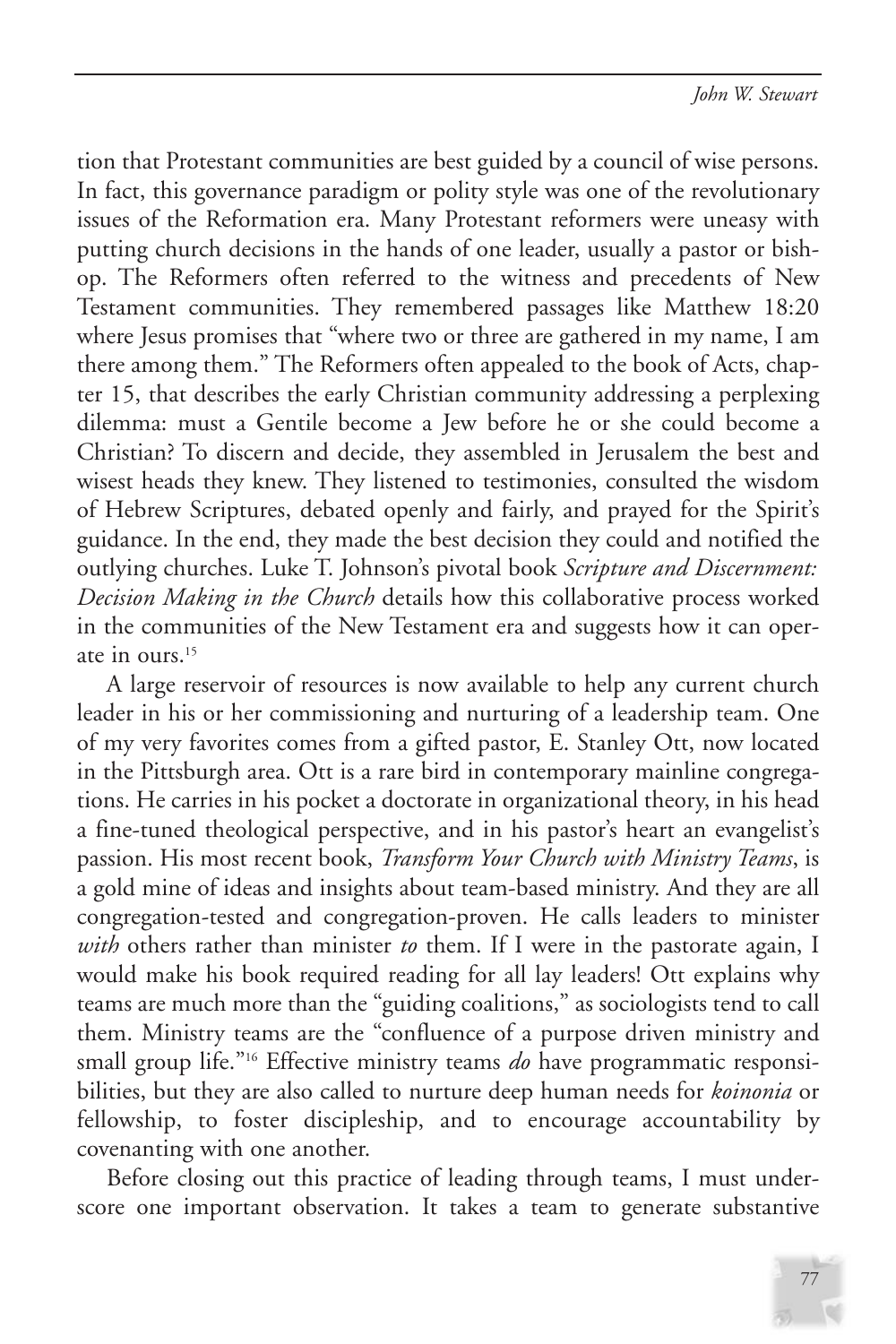changes in volunteer organizations like congregations. It is highly unlikely that a single personality can alter the direction of an entrenched voluntary organization. If you are thinking about making significant changes, you also need to recruit a team of colleagues who will help navigate through the storms.

# **3.** *Effective Leaders Equip Others to Lead*

I want to introduce this third practice with two illustrations. I was once in a gathering with Richard Nelson Bolles, the author of the influential jobhunting book, *What Color Is Your Parachute?*<sup>17</sup> Bolles, at one time an Episcopal priest, said the most important question that an interviewer can ask a candidate for any job is this: "What significant thing have you accomplished through others?" The implication of this question is that leaders are neither "lone ranger" operators nor control geeks who micro-manage everything. Rather, significant leaders work effectively with and through others to accomplish significant and demanding tasks. And that leadership style requires the training of all other colleagues.

My second illustration comes from my daughter-in-law. She is an upcoming young executive with Johnson and Johnson, the pharmaceutical giant. Four times in the last four years she has been selected to help plan how her company's sales force will introduce a new medication. Her superiors required that she come to the Hyatt Hotel in Princeton, New Jersey, for two weeks of training. From 8 a.m. to 9 p.m. she was taught how to teach others to market one lonely pill. She was given only one Saturday afternoon for free time. The leaders at J & J would not dare market a new product without extensive training and preparation of their sales personnel.

Virtually every textbook on leadership that I know quotes Harvey Firestone's dictum, that "The growth and development of people is the highest calling of leadership." Many texts cite the Xerox corporation's 'Leadership Through Quality" program. This program began with training the highest levels of management and moved through each level until every employee was trained in the company's philosophy and problem-solving processes.18 This modus operandi is repeated hundreds of times in businesses and most other organizations. I continue to be puzzled why church leaders would ever think that they could recruit others for important and complex tasks and then neglect to prepare and empower them to succeed.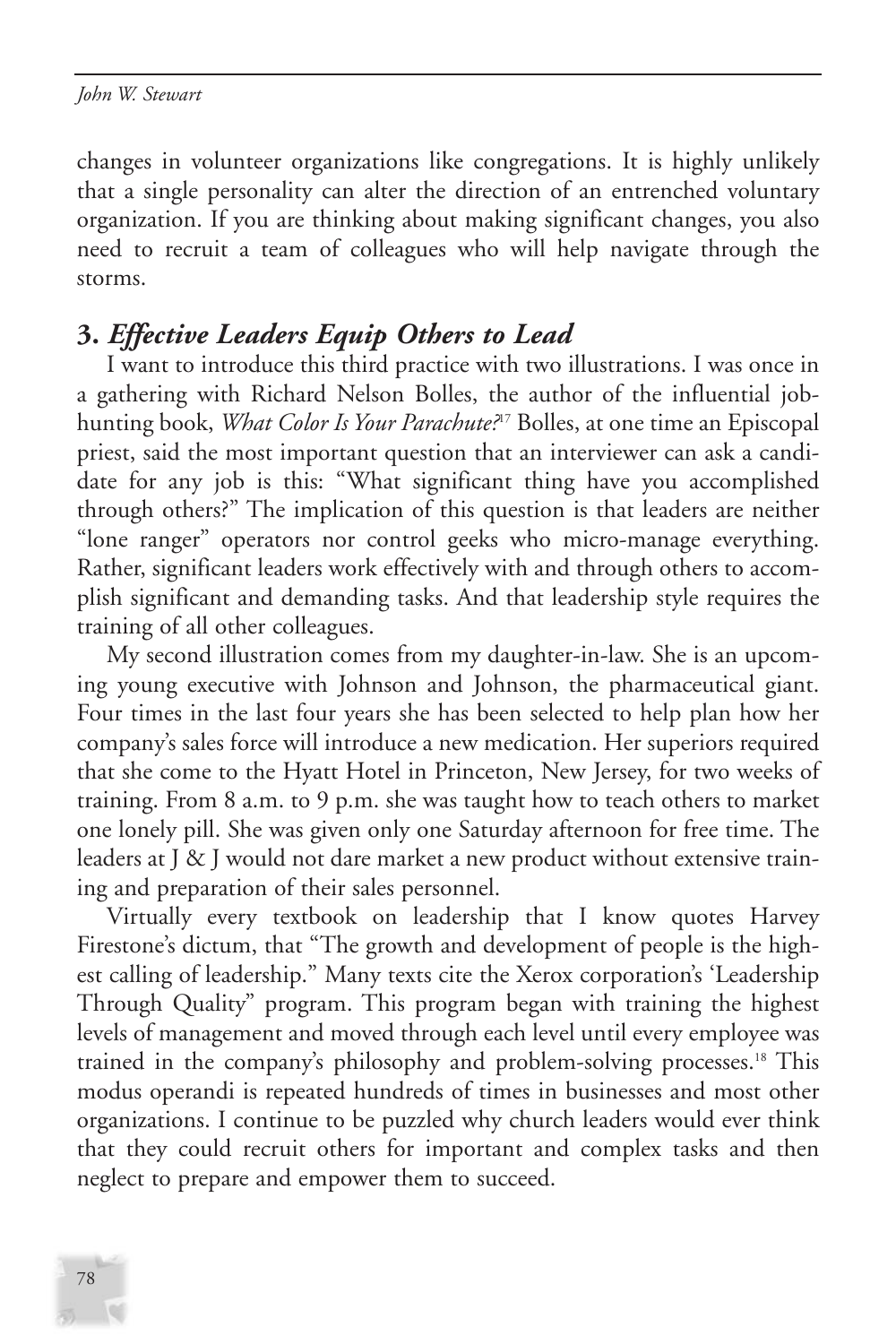When practical theologians begin to reflect on what it means and requires to train others, a flood of biblically grounded ideas rush in. The New Testament testifies that Jesus spent much of his time in the "training of the twelve." Someone once said that the disciples were on a three-year camping trip with Jesus. At one point he teaches them how to read Scripture (Luke 24). On another occasion he teaches them how to pray (Matthew 6). In a poignant moment, in the midst of a discourse about leadership and service, Jesus put a towel over his arm, washed the disciples' feet, and thereby demonstrated how the greatest must be the servant (John 13). When he alerts the disciples to his coming separation from them, he reassures them that the Holy Spirit, the Paraclete, will "teach you all things" and they need not "to be afraid" (John 14). According to Jesus' way, leading others involves a divine summons to prepare, encourage, and empower.

But there is more to this biblical wisdom. In the letter to the Ephesians, leaders of a congregation (like pastors and teachers) are instructed "to equip the saints for the work of ministry, for building up the body of Christ, until all of us come to the unity of the faith and of the knowledge of the Son of God, to maturity, to the measure of the full stature of Christ" (Ephesians 4:12–13). I know of no clearer mandate for contemporary church. And I know of no better unpacking of this demanding text than Greg Ogden's *The New Reformation*. To implement this mandate "to equip the saints" Ogden draws up three interrelated responsibilities. First, saints will need to be continually mended. The Greek word for "equipping" sometimes means mending. That is the original word the gospel writer used when Jesus comes upon Peter and John who were "mending" their nets in order to fish more successfully. To equip the saints in this sense is to attend to the mending of emotional, physical, and spiritual human needs. Second, to ensure a growing maturity, saints will need to be continually taught. In this second sense, "to equip" means to make sure that faith claims and wisdom for living are well established. And third, "to equip" implies the need to provide ordinary Christians with the tools and skills training necessary for accomplishing their ministries. If church leaders would keep those three activities—mending, teaching, and providing—in their minds and agendas, they would go a long way toward practicing and perfecting a more effective leadership.<sup>19</sup> Let me put it more bluntly. Church leaders are not called to recruit others merely to help with "the family chores" like painting the nursery or raking leaves. Rather,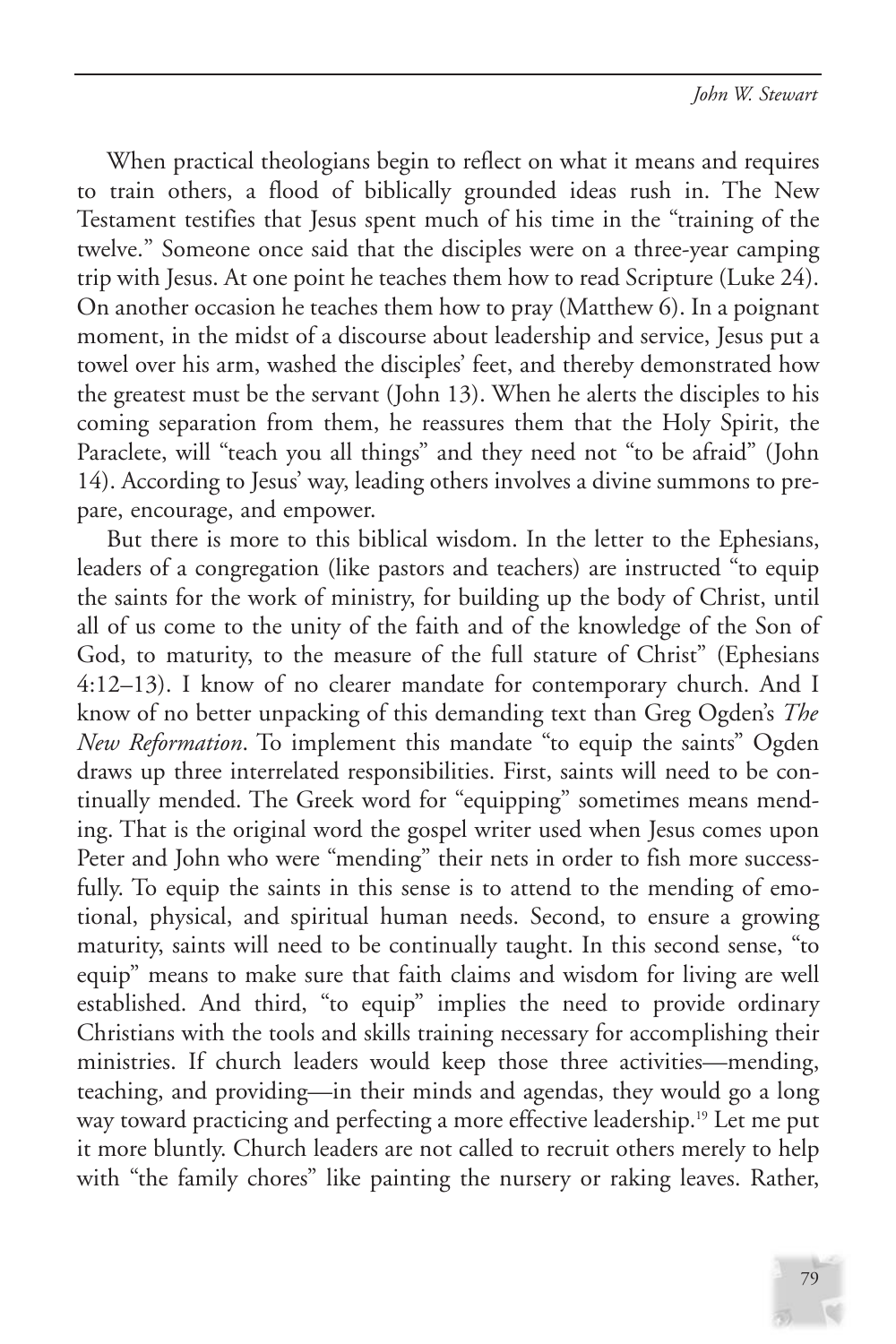leaders are responsible for equipping disciples *of all ages* for their witness and mission in an apathetic and debased culture.

I know of several Presbyterian congregations that now ask newly elected elders to commit to a four-year term, rather than the normal three. Before they ever step foot in an official meeting, the electees are guided through a year-long curriculum that includes such topics as the biblical and theological foundations for the church and its mission, the wisdom involved in making decisions via teams, and the strategies for handling conflicts constructively. Have your youth leaders ever thought of writing a training curriculum for your volunteer youth leaders? The Protestant church is in desperate need of such a syllabus.

Sue Mallory, a gifted writer and experienced trainer of contemporary church leaders, has written such a resource. I would encourage you all to secure a copy of her wise and practical book *The Equipping Church*. <sup>20</sup> She will help you step by step to design ways to become an empowering and equipping leader. It is hard but fulfilling work.

## **4.** *Effective Leaders Handle Conflict Constructively*

Handling conflict is a daunting topic. I learned recently that you can pursue a doctorate in "Conflict Resolution." And there are good reasons for this enormous attention. Conflict in organizations, including congregations, is multifaceted, multilayered, and probably inevitable. I recognize that some conflict can be as brutal as two persons butting heads, like ram-sheep on a mountainside. Jockeying for domination and protecting turfs seem generic to organizations. I was recently called into a congregation where the pastor and the associate pastor had not spoken to each other in four months. They communicated with each other via e-mails. But there is more to conflict in organizations than personal animosities and jealousies. One reason for conflict in organizations is that they must cope with limited resources of personnel and finances, limited time, limited energies, and limited imaginations.

These limitations are especially present in voluntary organizations like congregations. But another reason for conflict is that many organizations, and especially congregations, are unnerved by competing priorities. A feature writer of the *New York Times* (*NYT*) is a member of the congregation that we attend. Recently, while teaching a class on the ethical issues that confront newspaper editors, he related that even a newspaper like the *NYT* is caught between printing "all the news that is fit to print" with journalistic excellence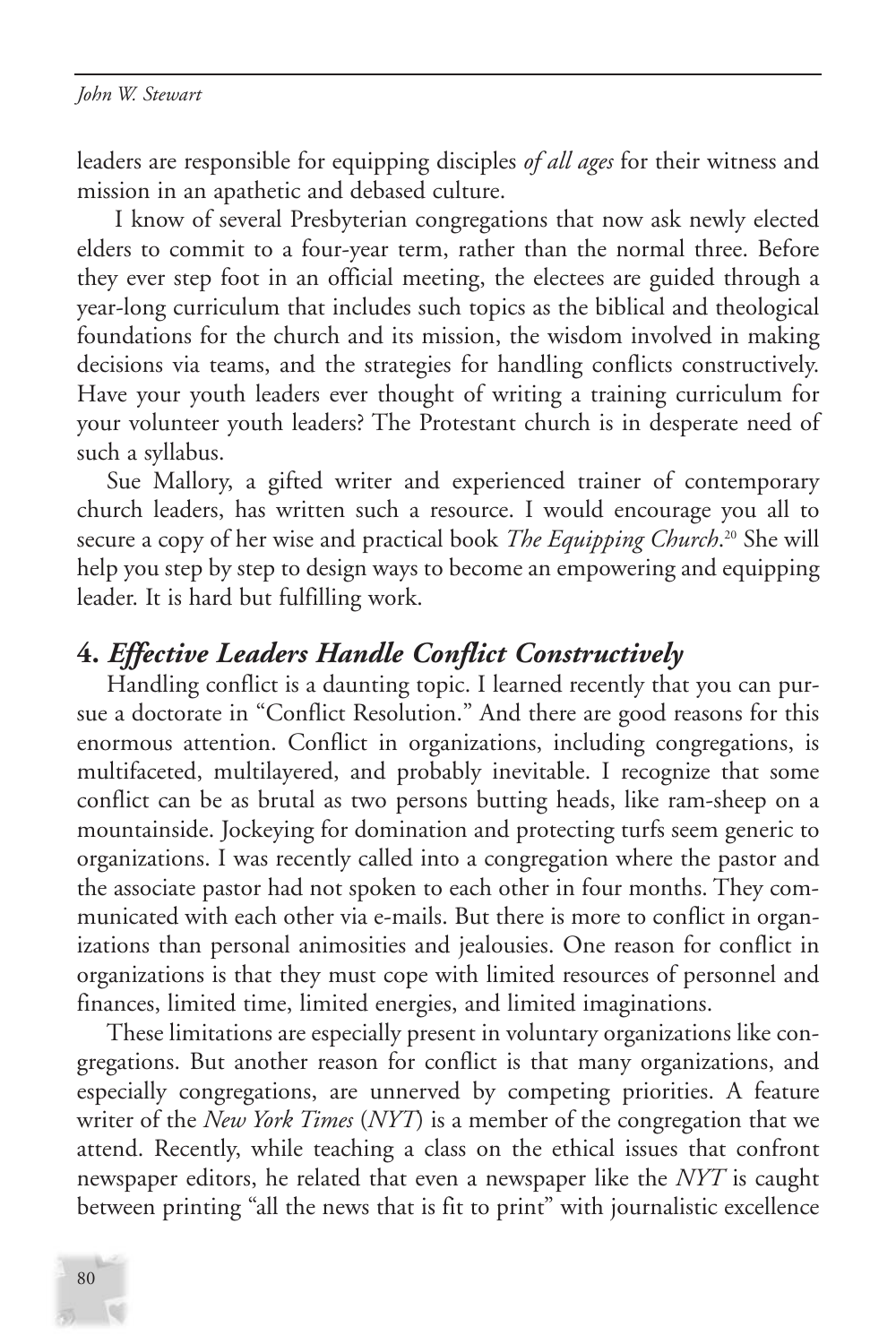and the need to keep the *NYT* profitable. The newspaper's editors argue and scrap over which of these priorities ought to prevail. The issue is not whether organizations will have conflict. The ever-present challenge for leaders is how conflicts will be acknowledged and managed.

Most every text on leadership studies about conflict delineates the difference between negotiating conflicts in an atmosphere of cooperation *or* an environment of competition. The former features open communication, emphasis on similarities, trust building with an end goal of mutual problem solving. Such a process requires mutual trust, courage to acknowledge the conflict, and some consensus about measures of accountability. The latter usually features minimal communication, unbending suspicion, secretive lobbying, and, too often, the demeaning of opponents. To say this another way, there is a distinction between "fighting fair" and "fighting dirty." To fight fair is to concentrate on the divisive issue but to do so with good faith and with an intent at arriving at a negotiated resolution. To fight dirty is to win by attacking the personality or personal traits of the other. Once, when I was trying to moderate an intense debate about a controversial congregational issue, a woman elder said to a male elder, "What kind of a man are you that would want that?" And he replied, "What do women like you know about any of this?" That meeting, of course, disintegrated.

Scholars at the Alban Institute located outside of Washington, D.C. have worked out measuring devices and indexes to identify the levels of severity of conflict in congregations. These scholars, such as Speed B. Leas, are reliable resources for helping church organizations alleviate paralyzing dissension. More recently, however, a sociologist with a deep love for churches, Penny Edgell Becker of Cornell University, studied closely the conflicts in several different Protestant congregations. Her research discovered that lasting and debilitating conflicts in congregations were ultimately grounded in competitive visions and variant core purposes. What really chafes and divides are the differing assumptions (Senge calls these "mental modes") or core values of influential members. In some ways, this is why my first-mentioned practice of leaders—voicing a shared vision—is potentially divisive if not addressed gracefully and openly.

With this in the background, let me illustrate how one congregation I served tried to become proactive in "heading off at the pass" petty and hefty conflicts. The pastoral staff, support staff, and the elders initiated this homespun process by covenanting with each other. We laid out just four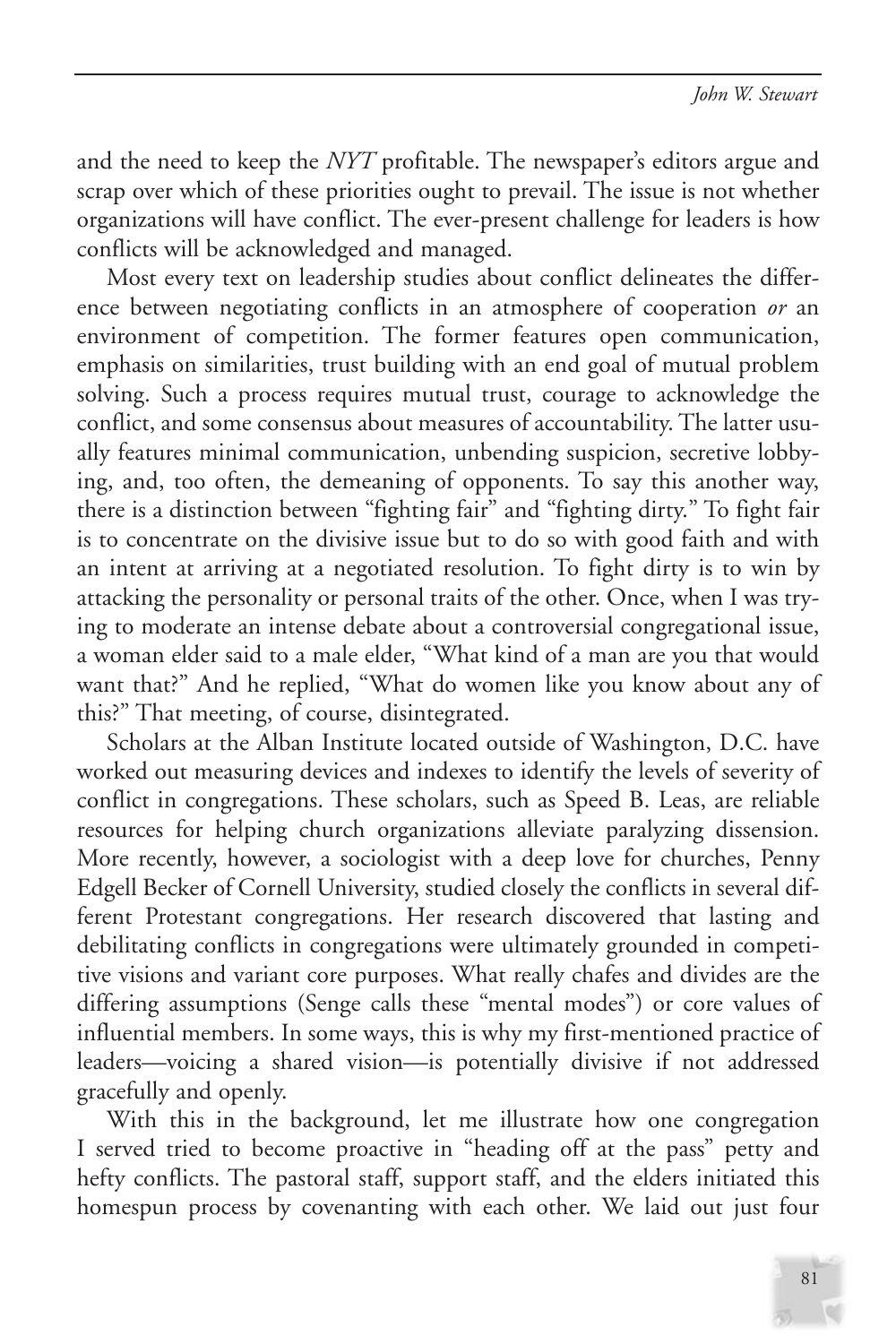"understandings," and I would commend them to any leader in any congregation with any ministry:

1. We covenanted that when any conflict arose (e.g. a perceived slight, a misunderstanding, a boundary crossing, et. al.), the involved persons would address that issue privately within forty-eight hours. "Owning up" and "going public" sooner rather than later is better than repressing or denying. This covenant also implied that the appropriate parties would first try to resolve the conflict together *before* they widened the controversy to involve others.

2. We covenanted to challenge all "triangled" criticisms. The classic maneuver of "triangulation" emerges when "A" complains to "B" about "C." Usually in this drill, "A" wants or expects "B" to "straighten out" person "C." We covenanted that we would encourage complainer ("A") to address his/her complaint directly to "C." This is no easy discipline, but it does work. The key to this particular covenant, however, is accountability. After insisting that "A" needs to approach "C," *then "B" must add*, "And I'll check with you in a few days to see that you two guys got together." Unless this accountability tactic is faithfully pursued in voluntary organizations, the virus of "triangulation" will abound.

3. We covenanted that when we anticipated that a proposal or program would be controversial, we would put in writing for distribution (a) how the proposal endorsed the congregation's basic vision and (b) what challenges were anticipated. The strategy here should be obvious: keeping a written document in front of a decision-making group helps to keep the group centered on the issue rather than on the personalities presenting and dissenting from the issue.

4. We covenanted that those leaders responsible for a program would be given center stage to announce, recruit, advertise, defend, and administer that program. In volunteer associations, leaders are rewarded, enabled, and held accountable by public affirmation and up-front visibility. A public announcement of a youth group program, for example, needs to be made by those who lead that ministry.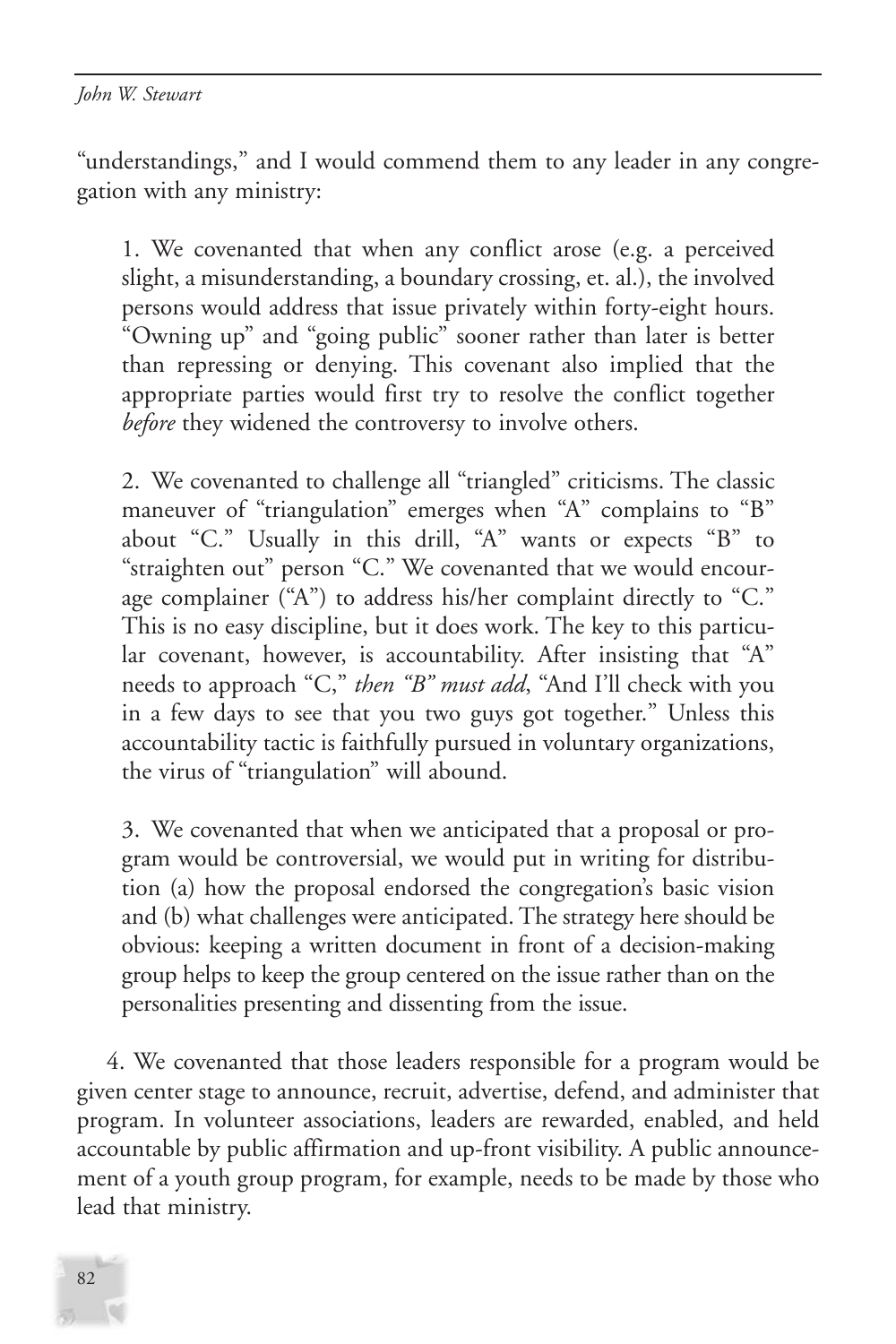In intersecting ways, all four leadership practices outlined above encroach on the topic of how organizations face change.

# **5.** *Effective Leaders Initiate Appropriate Change*

There is an old jest that goes, "How many seminary professors does it take to change a light bulb?" "Ah…Ch…Change?" Few topics in contemporary organizational theory—or current surveys of the meanderings of Protestant churches—can compete with the enormous attention now given to how and why organizations, and congregations, must change. Arguably, leading change in an organization is the premier topic in current leadership studies. And for good reason: environments—cultural, social, political, economical—change, often radically so, and organizations must adapt or face atrophy. "Retool or retire," the saying goes. In a helpful survey of this topic, W. Warner Burke writes that "organizations are created and developed on an assumption of continuity, to continue surviving, and to last…[However] factors and forces in an organization's external environment are discontinuous, do not fit in a pattern,…[and] are not homoeostatic…or highly predictable."21 Robert Quinn of the University of Michigan once generalized what happens when an organization meets a challenge that threatens its survival. One of two responses, he maintained, usually occurs. Either its leader will assess the challenge realistically, reconfigure its resources, and initiate a strategy for adaption *or* its leader will allow the organization to drift backward into "comfort zones." The first move has promise and a future; the second is the first step on the slippery slope to entropy and irrelevance. And it is the leader who is responsible for supervising the one move or the other.

Protestants, meanwhile, are awash with literature that seeks to appraise and resuscitate contemporary mainline Protestant congregations. Sociologists Carl Dudley and Nancy Ammerman write that, "Congregations simply cannot count on stable communities, stable people, or denominational loyalties to keep their flocks in place."22 A popular treatment is William Easum's *Sacred Cows Make Gourmet Burgers*. <sup>23</sup> More serious attention has been offered by well-known sociologist Donald E. Miller, in his *Reinventing American Protestantism*. <sup>24</sup> A group of savvy theologians argue in the *Missional Church* that too many congregations have abandoned their divine call to witness in a society that is no longer congenial to the gospel's truth claims.<sup>25</sup> Eddie Gibbs and Ian Coffey in *Church Next: Quantum Changes in Christian Ministry*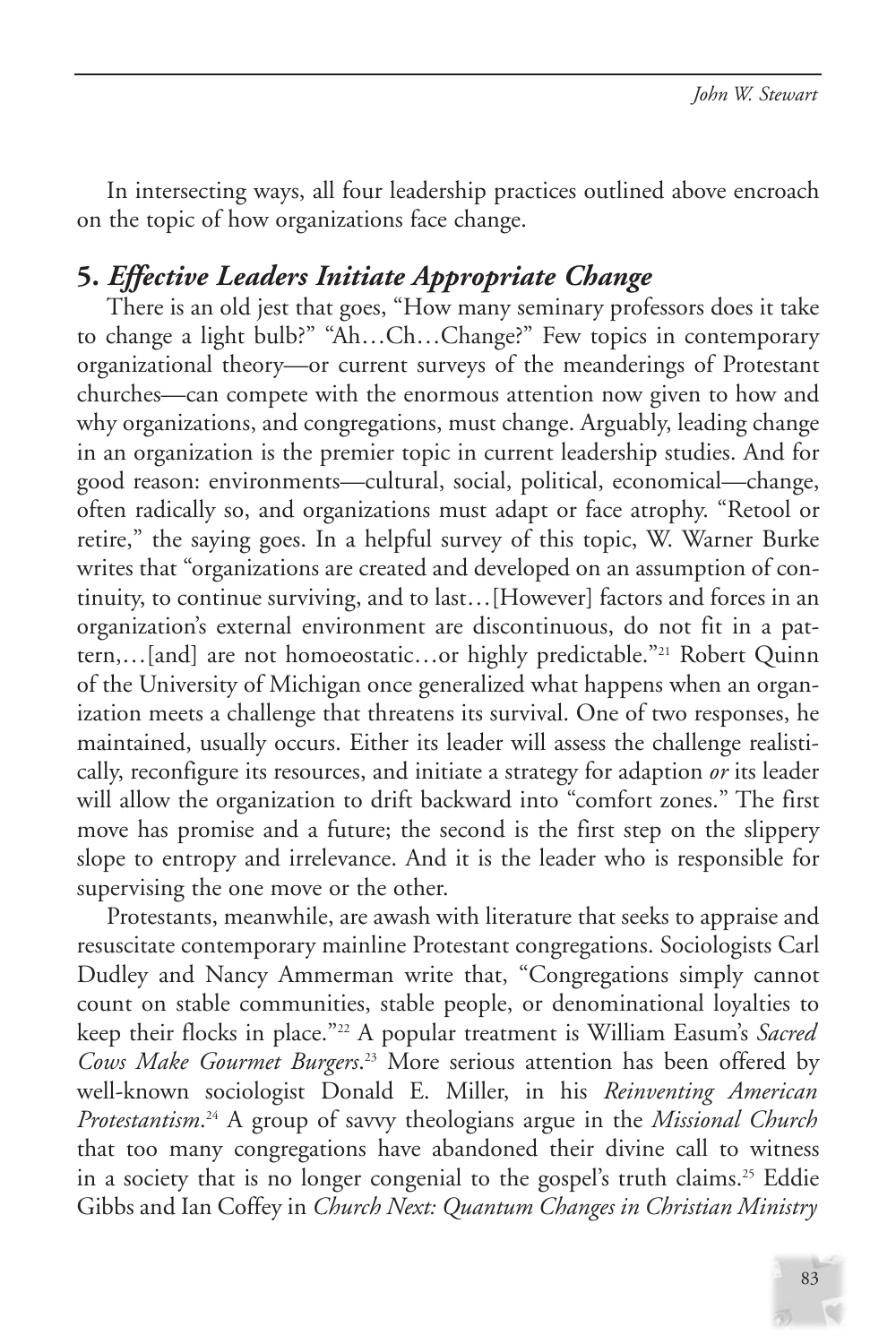outline the "storm centers" through which churches must navigate and what changes are now unavoidably imposed from the "outside" on most Protestant communities.26 Further listing of this literature would be tedious. Rather, I am eager to try to explore a theological affirmation that undergirds many of these appraisals. Unless leaders of congregations appreciate this principle, their renewal efforts may well become skewed and fizzle out.

The imaginative and quotable theologian, Leonard Sweet, writes in *AquaChurch*, "I am a virtual fundamentalist about the content [of the gospel]. I am a virtual libertarian about the containers [for that same gospel]…. Many churches are languishing because they won't trust the gospel to fit and fill containers with handles they don't like."<sup>27</sup> Sweet's metaphor trades on the image spun out by the Apostle Paul. "We have this treasure [gospel] in clay jars, so that it may be made clear that this extraordinary power belongs to God and does not come from us…so that the life of Jesus may also be made visible in our bodies" (2 Corinthians 4:410b). Sweet interprets this verse by maintaining that while the content of the gospel remains the same, the gospel's containers or vehicles are always changing and adapting. Paradoxically, for the gospel's content or message to remain the same, the containers or messengers *must* change. Or to say this in another way, the gospel is *trans*cultural, but it is always communicated in language and modes that are meaningful to particular persons in particular sociocultural contexts. This organizational reality is implicit in, and an extension of, the Christian affirmation of the Incarnation, when the "Word became flesh and dwelt among us" ordinary humans. The seductive temptation is—and has always been—that Christian communities tend to absolutize the containers and relativize the gospel's content. The insight of organizational theorists like Robert Quinn offer major clues why churches can end up preferring and massaging the "comfort zones" of their cultic behaviors rather than engaging the missional risks and responsibilities mandated for the people of God. I once worked with a doctoral student who analyzed the merging of Presbyterian congregations over the last thirty years. She discovered that nearly 70 percent of them faltered. One of the primary reasons for the failures was that people in one congregation could not forsake meeting in their former "sacred space" or building. Organizational theorists call this "the tyranny of custom." Jeremiah said that God's people had forsaken God, "the fountain of living water, and dug out cisterns for themselves, cracked cisterns that can hold no water" (Jeremiah 2:13). Revelation said, "you have abandoned the love you had at first" (Revelation 2:4).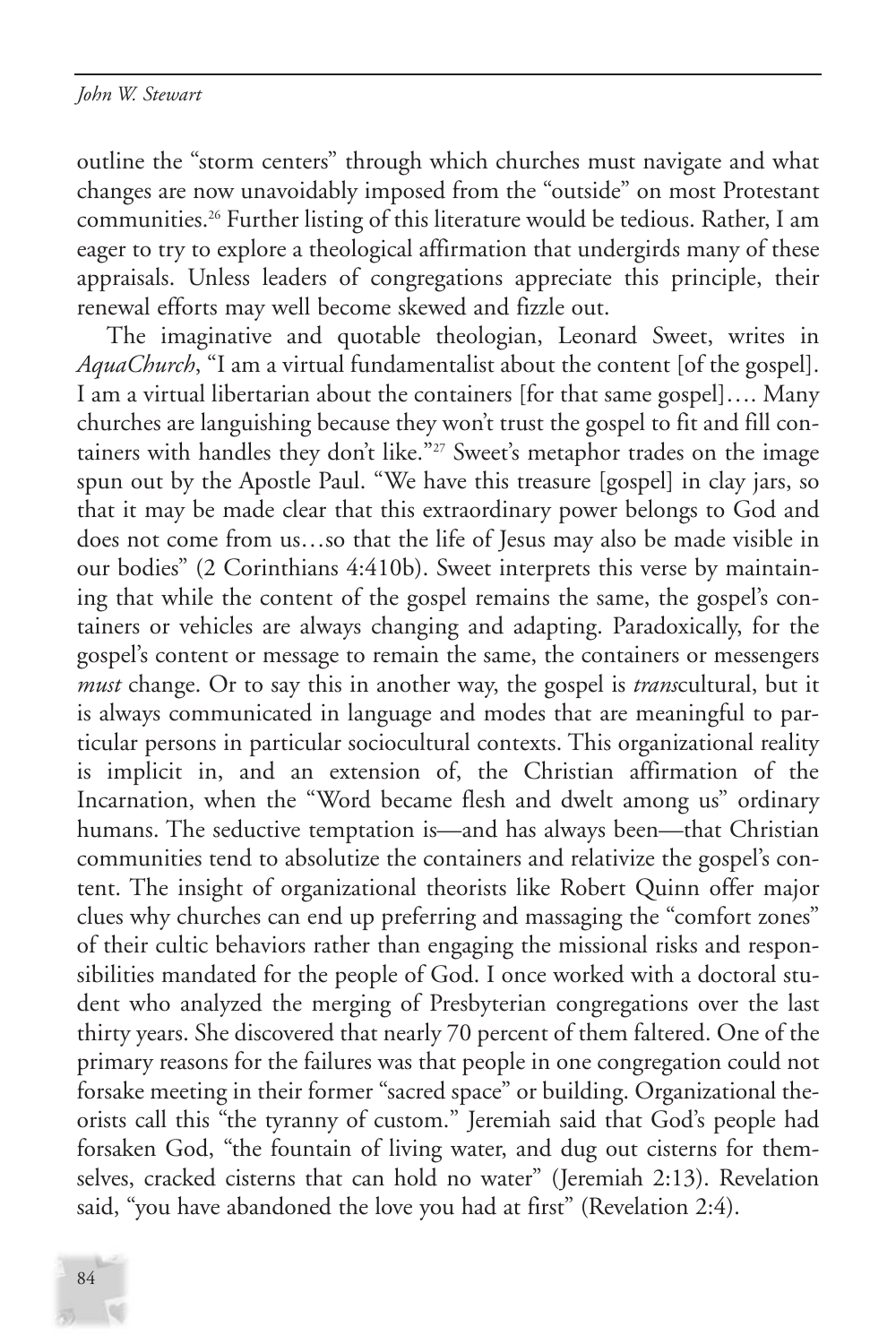So when do leaders in a congregation's ministries step up their calling to initiate changes in their ministry and how do they identify what changes are appropriate and constructive? A fulsome answer to these important questions would take us beyond the boundaries of this lecture. But I am willing to offer two very preliminary comments.

First, initiating and executing change is an exercise in discernment. By discernment I mean the interplay between the "givens" of the gospel and the realities of a congregation's sociocultural context. Under the Holy Spirit's tutoring, a group's mission is named, brooded over, and reimagined. In the Protestant tradition, such a discernment process requires a team effort. Group discernment is difficult work, but well-led teams make more faithful and more creative decisions than solitary individuals. This discernment can often be triggered when teams of leaders in one congregation visit and explore comparable ministries in other congregations. For many congregations, this interactive networking process has proven more useful than simply reading another book or hiring a consultant.

Second, I believe there are some telltale signs that signal when substantive changes are called for. Obviously, they are neither definitive nor exhaustive. Change is called for when some or all of the following can be identified:

- *When testimonies reveal too many driving purposes*. Testimonies are personal stories that unveil *why* people belong and participate. Such narratives comprise a database for leaders who are shaping a group's direction and priorities. Multiple and competing core purposes, however, usually generate weariness, blandness, high drop-out rates, and subtle conflicts.
- *When communities or groups have morphed into sameness.* Demographics and statistical data are useful indicators for church leaders. They are one (though only one) indicator of reality. When a congregation or group is the same in age, class, race and ethnicity, aesthetic preferences (yes, think music here!), and routines, something is probably awry. For starters, growth usually requires reorientation in the practices of hospitality. Jesus goes out of his way to engage, teach, and incorporate a marginalized woman of Samaria. He shatters one social protocol after another when he stays and eats with the Samaritans for two days (see John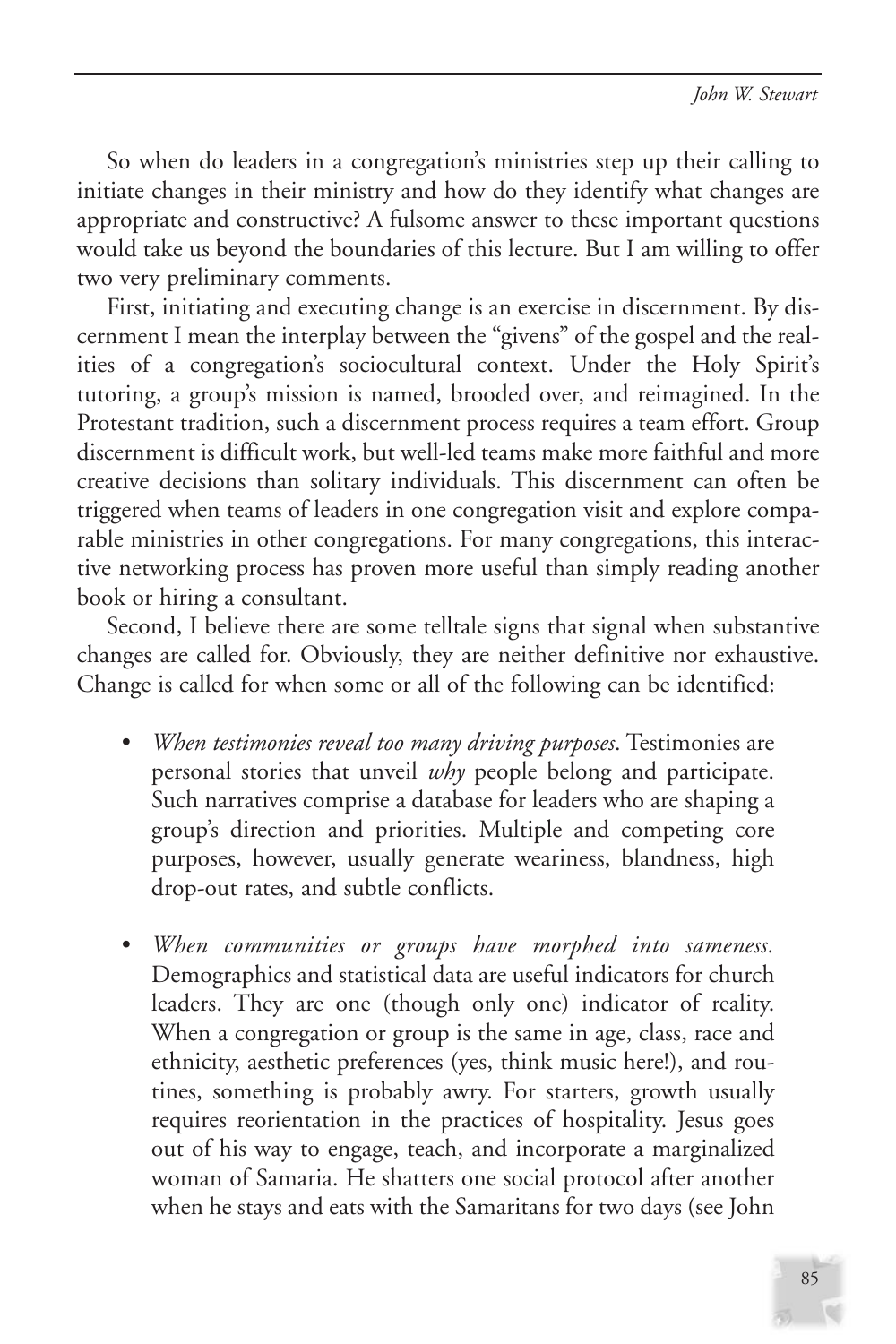4). The Apostle Paul scolds the Christians at Ephesus because of their reluctance to welcome the stranger and the different (see Ephesians 2).

• *When membership chores displace the practices of discipleship.* All communities have membership chores. Committee assignments are probably inevitable. The great challenge in contemporary Protestant mainline churches, however, is the competition between issues of membership and the practices of discipleship. Church leaders are called to identify the difference between the good and the best. Churches and youth groups, generally, do not sponsor debased activities. But we are susceptible to allowing good things—entertainment, "hanging out," and making endless accommodations—to usurp the best that the church has to offer humans, namely, an encounter with a transcendent, gracious, empowering God and a summons to a lifestyle of grace and generosity.

# **6.** *Effective Leaders Are Good Stewards of Their Own Christian Identities*

I come now to the sixth proposition. In many ways, this practice is the heart and lungs to all the others. Without it, trying to lead is like trying to run without breathing. It is also a practice that has drawn the attention of many contemporary social scientists. A large body of literature is currently emerging about the ethical behaviors and commitments of America's leaders. But let me offer briefly three interrelated ideas that practical theologians can borrow for framing this discourse about church leaders and their personal identities.

One way to understand this sixth practice is to affirm what is highlighted in most contemporary leadership studies. Theses studies insist that virtues commonly found in mature and responsible humans—integrity, truth-telling, faithfulness, industry, modesty, to name a few—are indispensable for effective leadership in any kind of an organization.

A second avenue of understanding emphasizes why leaders need to be selfdifferentiated from their organization. I remember a bumper sticker I once saw on the back of a pick-up truck: "Who am I when I am not working?" I also remember another: "Work is for those who don't know how to fish." When one's identity as a human being is equated with one's work and one's performance at work more than burnout occurs. Something of a consuming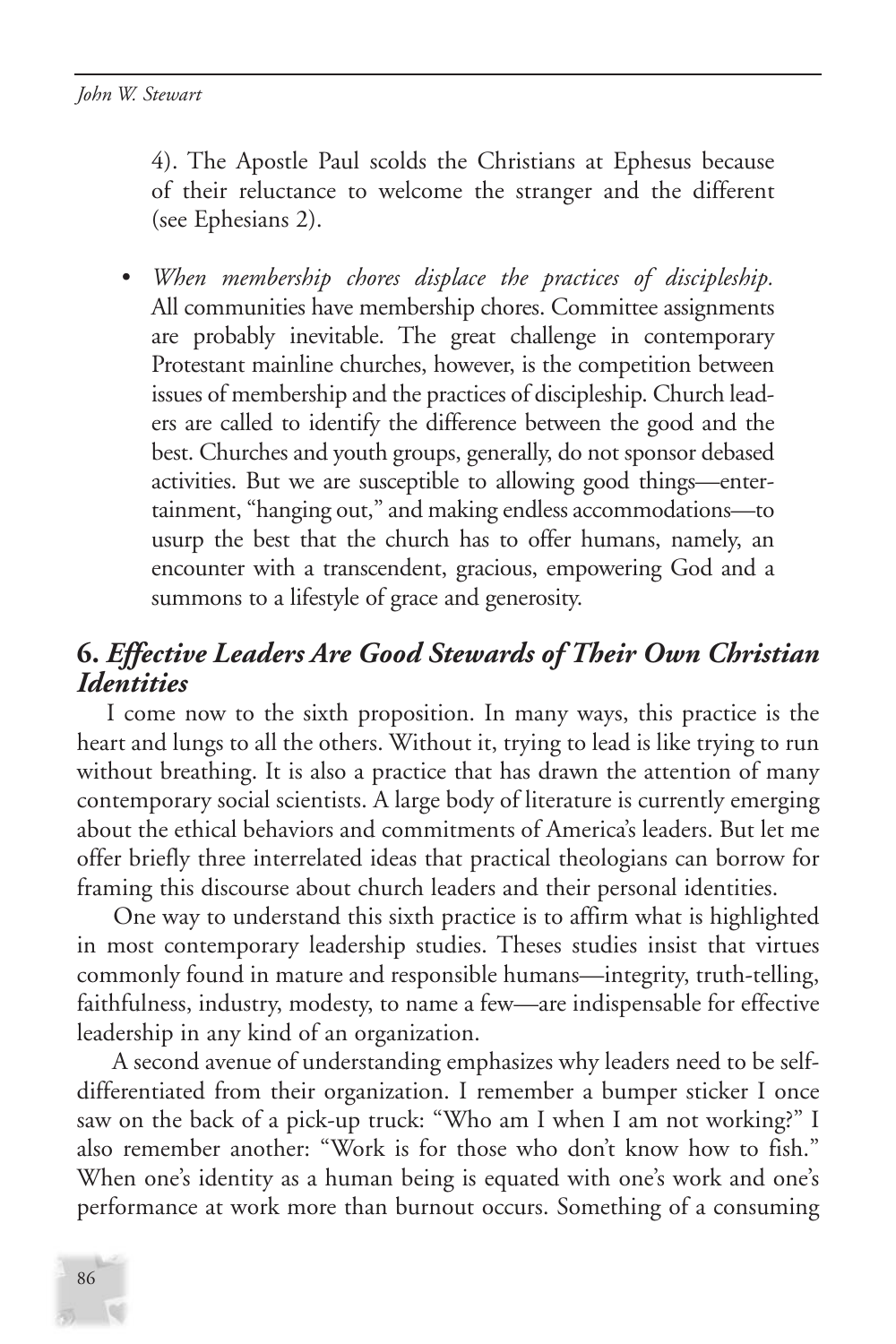idolatry arises. I once studied under a history professor whose children had to make appointments through a secretary to see him. My wife and I recently took in Brian Dennehy's performance as Willy Loman in *Death of a Salesman*. The closing scene at the graveyard is deeply pathetic. Charley, Willy's only friend, eulogizes that Willy was a true salesman. Unfortunately, Charley added, "salesmen have no rock bottom" other than selling.

And still a third way this practice has been framed revolves around the engagement of personal risk. Robert Quinn, to whom I have already referred, heads a major research program on institutional change at the University of Michigan. His *Deep Change* is a work I admire. In it Quinn outlines why promoting basic changes in an organization usually entails personal risk for the leader. "Excellence in leadership is a form of deviance," he writes. "You choose a path that is risky and painful, a path that is not appealing to others.... You do it because it is right."<sup>28</sup> He says there is usually pain and struggle for those who carry responsibility. But here is his key insight: the leader when following the "the right thing to do" must draw on the deep wells of his or her character, values, and courage to survive. I was tired when I put down this book. He does not use the language of "suffering servant," but I think he could.

While these three ways of framing identity issues by social scientists are insightful for church leaders, I believe there is something deeper at stake. Our Christian identity is not, finally, determined solely by what we do. Our "rock bottom" identity is formed in relation to the One to whom, by grace, we belong. Church leaders are called to be "in Christ" long before and long after they are called to a particular ministry in or outside of the institutional church. Ministry, professionalized or otherwise, always begins at baptism, not at some particular appointment or even ordination. We are Christian disciples first and then, maybe, leaders of the people of God. Our faith in Jesus Christ and our discipleship under the Holy Spirit predates, nourishes, and critiques our roles and responsibilities of leadership whether we are situated in a congregation or business or even, pray tell, a seminary. In this light, the ordinary and century-proven disciplines or practices of discipleship—prayer, Scripture emersion, Eucharistic celebration, and companionship with other Christians—inevitably shape and resource the styles and risks of Christian leaders. In a moving autobiographical revelation by Archbishop Desmund Tutu of South Africa, he told a reporter of the *U.S. Catholic* that:

87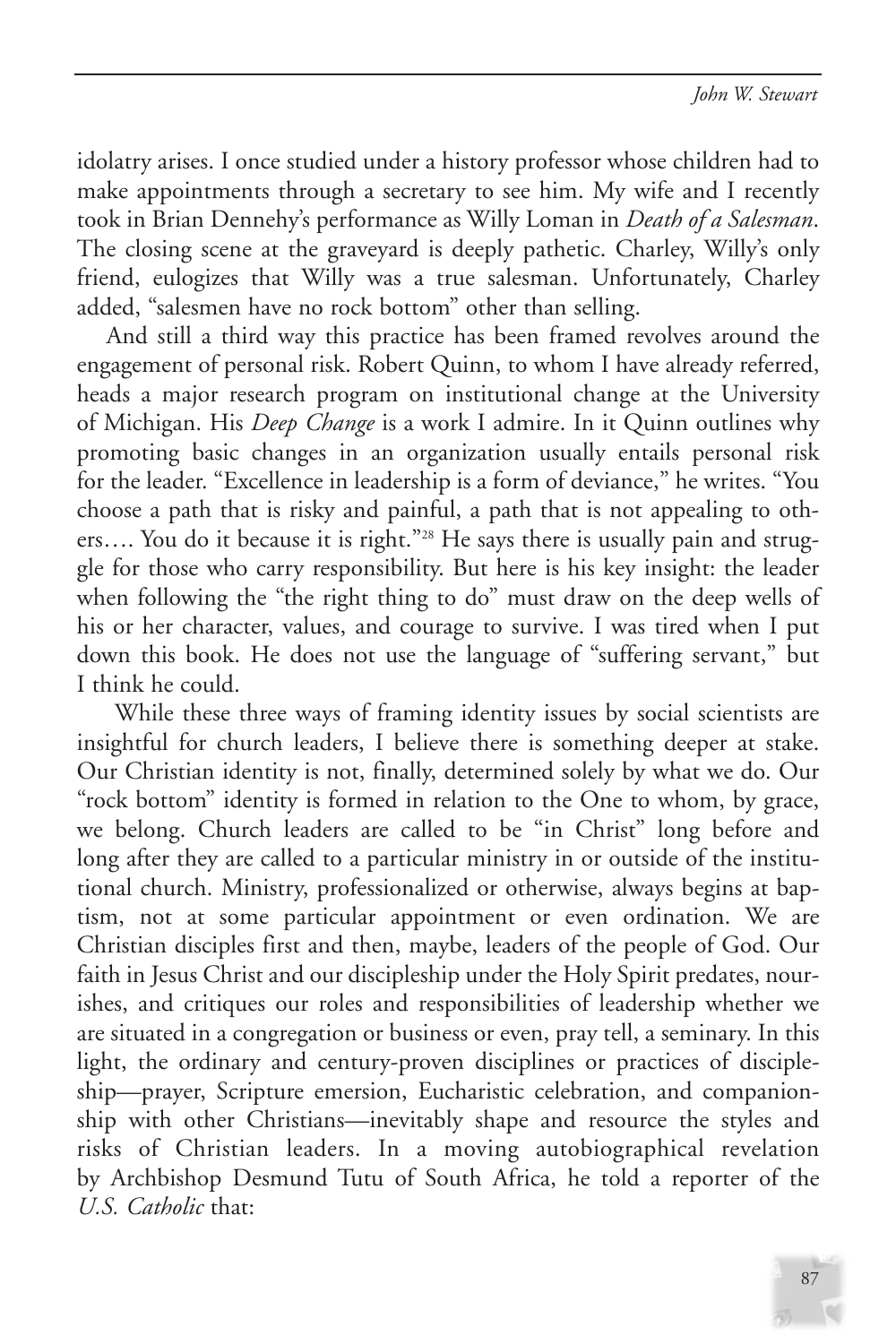People sometimes find it difficult to believe that I really can't stand confrontation and strife, because they think of my ministry of standing up to injustice and oppression. But it actually goes against the grain for me. I have a very big weakness of wanting to be loved. I can't bear being unloved, and one of the greatest pains for me in South Africa during the dark days of our struggle was knowing that I was being seen as an ogre of the white people, someone they really hated.... [But] I was supported a great deal by the deep sense of belonging to this incredible body, the Church of Christ and by knowing that people were praying for me…. I come out of a tradition of daily Eucharist, of silence and meditation, and of retreats…. If I stopped praying, if I stopped taking the Eucharist, it would be almost a physical thing, like not brushing your teeth. And I just think that without that we would not have been able to survive the awfulness of apartheid and the struggle.<sup>29</sup>

Now when you and I need to reinvigorate these proven spiritual practices we need to gather with a group of friends and work our way through a text like Marjorie Thompson's sublime book, *Soul Feast: An Invitation to the Christian Spiritual Life*. 30

In closing, I hope you will indulge a personal reference. I grew up in a southwestern Pennsylvania community of devout Scottish Presbyterian coal miners. I went to a college and seminary where a Scottish heritage, rather than a German or English one, was lively and winsome. During the last class of my senior year in seminary, my beloved Old Testament professor, a Scot named James Kelso, read to my class, as he did to every graduating class, a paragraph from a Scottish author, William Malcolm Macgregor, who died in 1944. I pass it along, as I do to most every class that I teach here at Princeton Seminary. Over the years, this admonition has never been very far from my consciousness. We need a forgiving and generous spirit while reading this antiquated male-dominated language. Some day, I am sure, our grandchildren will also find our language quaint.

There are conditions in a minister's work which put him at a real disadvantage as compared with his people. In the exercise of his call he has, for example, continually to lead them in prayer; he may be depressed, irritated, anxious, secular and yet he must give appropri-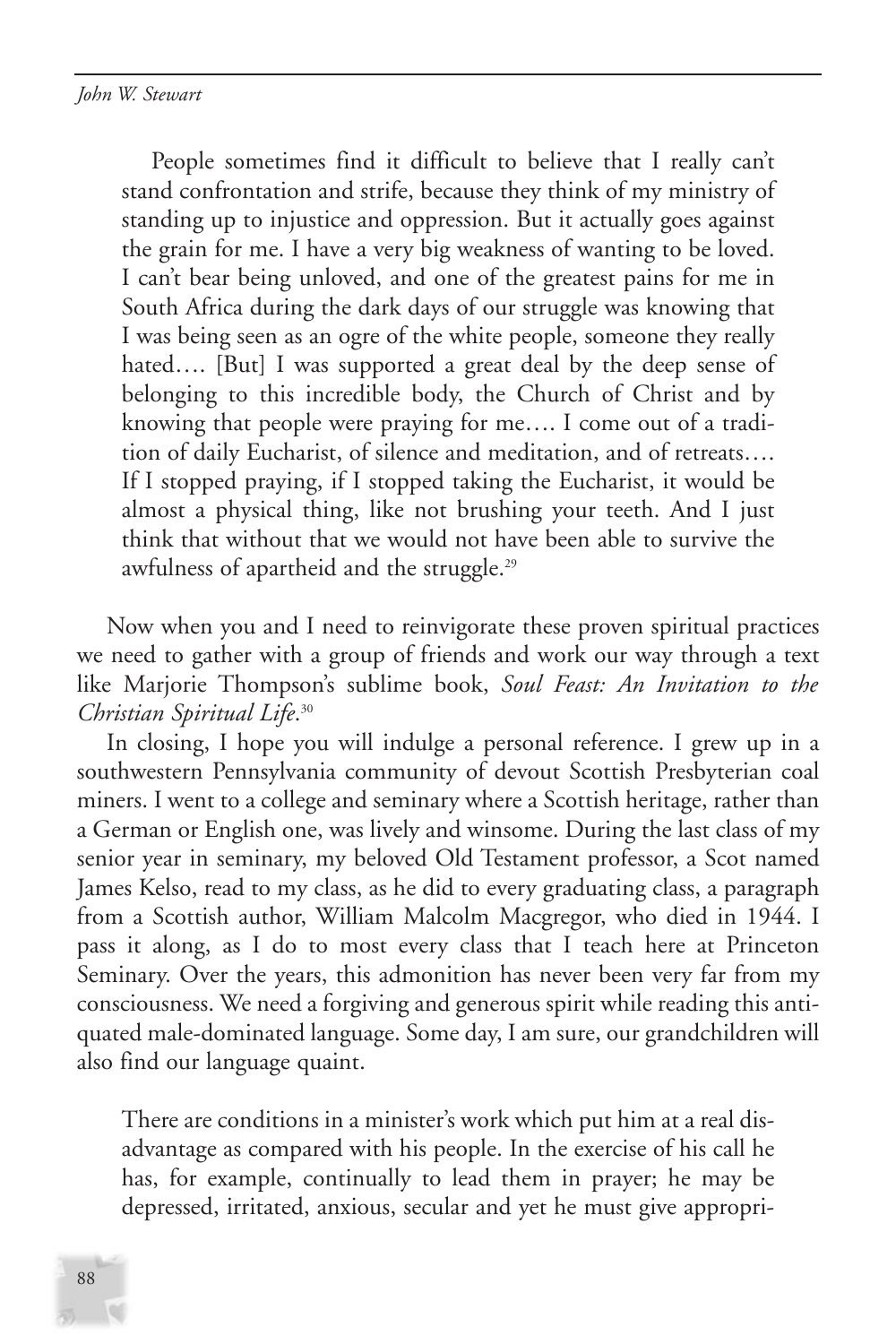ate utterance to sentiments of a different level. He has to ascribe high praise to God in moments when his real view of life is sordid; he has to pour forth confident petitions for divine grace and assistance, though he never once has had the experience of prayer as heard. As he grows expert in his profession he acquires an increased facility in the use of suitable phrases; but words thus used without an awestruck sense of their reality are bound to work mischief…and thus for the mere professional, the prayer in which his neighbors find expansion of soul may become an active means of hardening. The same is true of Bible reading which, for the common folk, in all generations, has proved a source of comfort and refreshment, but for the profession the Bible tends to become a hunting ground for [preaching] texts. He does not deliberately explore its richness for his own profit but makes incursions here and there, catching at what his ingenuity can employ for pulpit purposes. From old, Scripture has proved itself a means of communion with God who speaks in it, but for the merely expert craftsman it has no such dignity. And thus, far from devotion being easier for the minister, it tends to be greatly harder, for in trafficking with the externals of religion he may readily delude himself that is devotion [when it] is little more than the dexterity of a trade. It is not safe for him to fall back on his ordination, with prayers and the laying on of hands, as if automatically a gift has been conferred. *Cucullus non facit monachum*—the cowl does not make the monk; the most regular and dignified ordination may leave a man exactly where it found him, a creature with a heart unopened, a mere outsider in the things of God. The secret of the Lord is with them that fear him, and is discovered through dwelling with God, not through talking about him.<sup>31</sup>

### *Conclusion*

So I am back to where I began as a practical theologian with a deep respect for many scholars in the social sciences and a deep appreciation for those who lead in congregations. I do believe that these six leadership practices are not only practical but essential for leading congregations in their becoming better "provisional expressions of the kingdom, or reign, of God."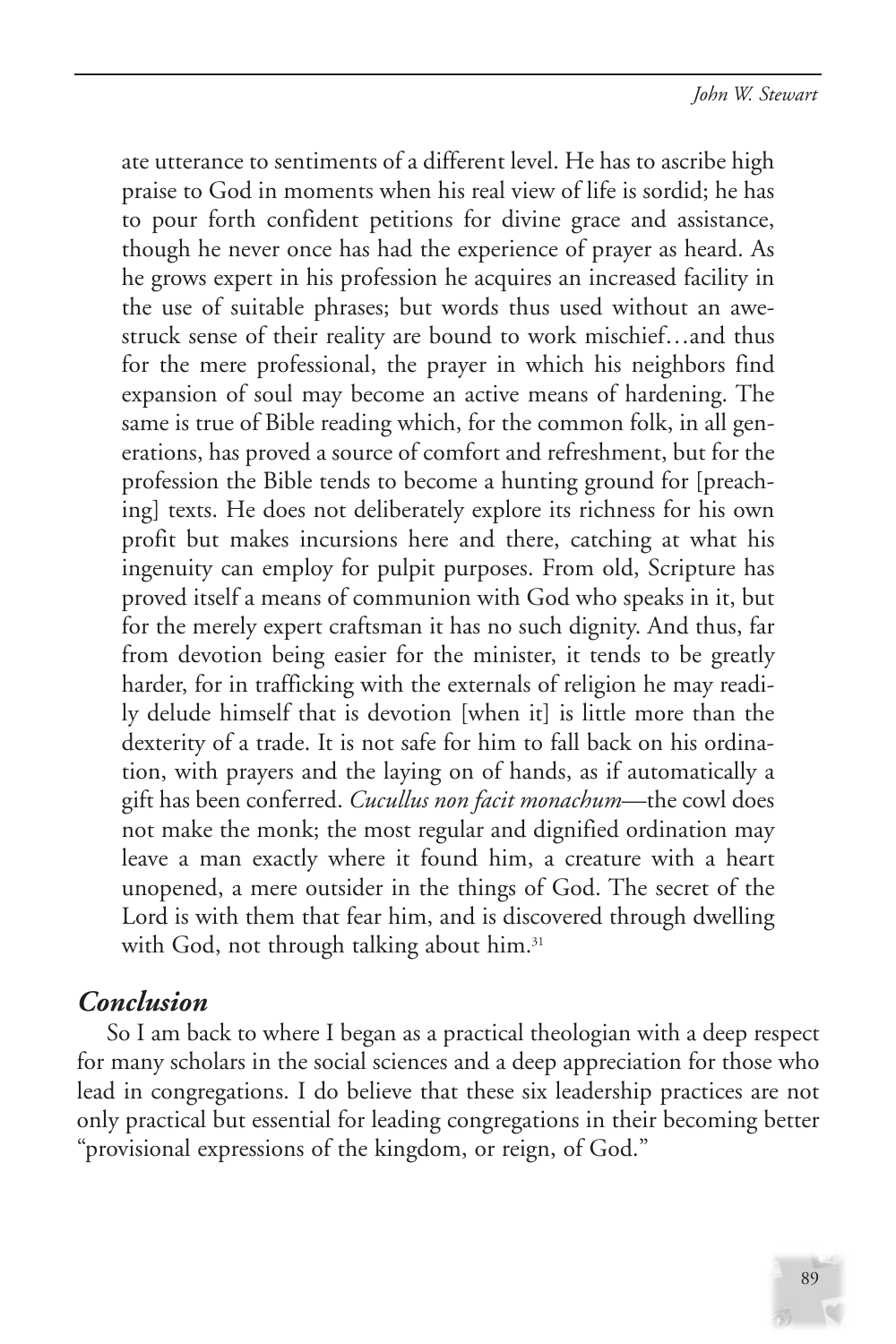### **Notes**

1. Frank B. Brown, "Christian Theology's Dialogue with Culture" in *Companion Encyclopedia of Theology*, ed. Peter Byrne and Leslie Houlden (New York: Routledge, 1995), 314.

2. Wade Clark Roof, *Spiritual Marketplace: Baby Boomers and the Remaking of American Religion* (Princeton, NJ: Princeton University Press, 2001).

3. Peter Senge, *The Fifth Discipline: The Art and Practice of the Learning Organization* (New York: Doubleday, 1990), 206.

4. Howard Gardner, *Leading Minds: An Anatomy of Leadership* (New York: Basic Books, 1995), 176.

5. Brian McClaren, *The Stories We Find Ourselves In: Further Adventures in a New Kind of Christian* (San Francicso, CA: Jossey-Bass, 2003).

6. Rick Warren, *The Purpose-Driven Church* (Nashville: Nelson Books, 1995).

7. Jürgen Moltmann, *The Church in the Power of the Spirit: A Contribution to Messianic Ecclesiology* (London: SCM Press, 1977), 25.

8. Ibid.

9. James M.Burns, *Leadership* (New York: Harper & Row, 1978), 16.

10. Judy Rosner, "Ways Women Lead," *Harvard Business Review* (November–December, 1990): 125.

11. Ibid., 119–25.

12. Max De Pree, *Leadership Is an Art* (New York: Doubleday, 1989).

13. Henri J. M. Nouwen, *In the Name of Jesus: Reflections on Christian Leadership* (New York: Crossroad, 1992).

14. J. Richard Love, *Liberating Leaders from the Superman Syndrome* (Lanham, MD: University Press of America, 1994).

15. Luke T. Johnson, *Scripture and Discernment: Decision Making in the Church* (Nashville: Abingdon, 1996).

16. E. Stanley Ott, *Transform Your Church with Ministry Teams* (Grand Rapids, MI: William B. Eerdmans, 2004), 9.

17. Richard Nelson Bolles, *What Color Is Your Parachute?* (Berkeley, CA: Ten Speed Press, 1978).

18. N. H. Snyder, J. J. Dowd, and D. M. Houghton. *Vision, Values and Courage: Leadership for Quality Management* (New York: The Free Press, 1994).

19. See Greg Ogden, *The New Reformation: Returning the Ministry to the People of God* (Grand Rapids, MI: Zondervan Publishing House, 1990).

20. Sue Mallory, *The Equipping Church* (Grand Rapids, MI: Zondervan Publishing House, 2001).

21. W. Warner Burke, *Organization Change: Theory and Practice* (Thousand Oaks, CA: Sage Publications, 2002), xiv.

22. Carl S. Dudley and Nancy T. Ammerman, *Congregations in Transition: A Guide for Analyzing, Assessing, and Adapting in Changing Congregations* (San Francisco, CA: Jossey-Bass, 2002), 3.

23. William M. Easum, *Sacred Cows Make Gourmet Burgers: Ministry Anytime, Anywhere by Anyone* (Nashville: Abingdon Press, 1995).

24. Donald E. Miller, *Reinventing American Protestantism: Christianity in the New Millennium* (Berkley, CA: University of California Press, 1997).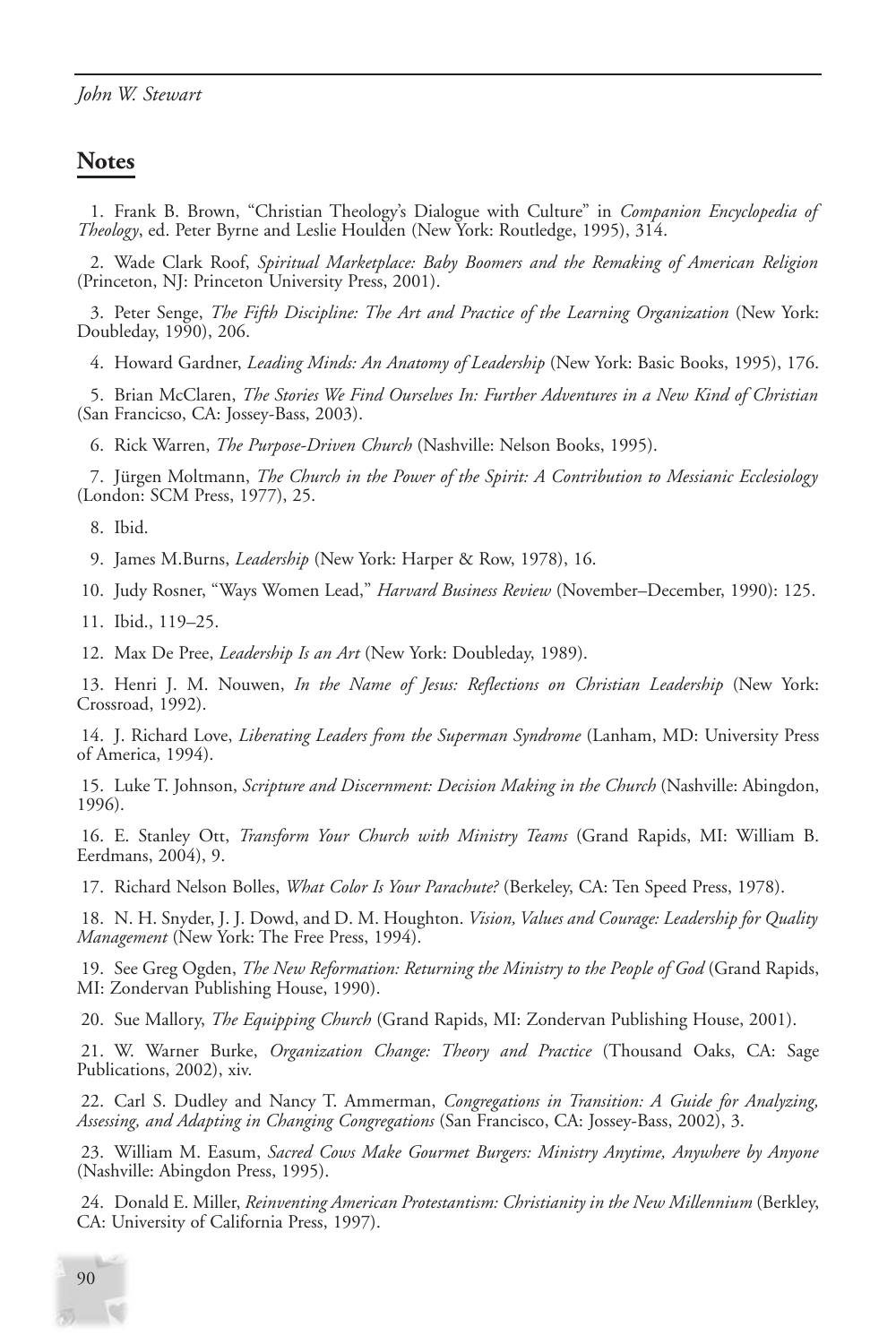25. Darrell L. Guder, ed. *Missional Church: A Vision for the Sending of the Church in North America*, The Gospel and Our Culture Series, ed. Lois Barrett (Grand Rapids, MI: William B. Eerdmans, 1998).

26. Eddie Gibbs and Ian Coffey, *Church Next: Quantum Changes in Christian Ministry* (Downer's Grove, IL: InterVarsity Press, 2001).

27. Leonard Sweet, *AquaChurch: Essential Leadership Arts for Piloting Your Church in Today's Fluid Culture* (Loveland, CO: Group Publishing, Inc., 1999), 29.

28. Robert E. Quinn, *Deep Change: Discovering the Leader Within*, Jossey-Bass Business and Management Series (San Francisco, CA: Jossey-Bass Publishers, 1996), 176.

29. Meinrad Scherer-Emunds, "No Forgiveness, No Future: An Interview with Archbishop Desmond TuTu," *U.S. Catholic* 65, no.8 (August 2000).

30. Marjorie Thompson, *Soul Feast: An Invitation to the Christian Spiritual Life* (Louisville, KY: Westminster John Knox Press, 1995).

31. William M. MacGregor, *For Christ and the Kingdom: Some Chapters on the Christian Ministry and the Call to It* (New York: Student Christian Movement Press, 1932), 77.

### **References**

Becker, Penny. *Congregations in Conflict: Cultural Models of Local Religious Life*. New York: Cambridge University Press, 1999.

Bolles, Richard Nelson. *What Color Is Your Parachute?* Berkeley, CA: Ten Speed Press, 1978.

Brown, Frank B. "Christian Theology's Dialogue with Culture" in *Companion Encyclopedia of Theology*. Edited by Peter Byrne and Leslie Houlden. New York: Routledge, 1995. I am grateful to Leonard Sweet for this quote.

Burke, W. Warner. *Organization Change: Theory and Practice*. Thousand Oaks, CA: Sage Publications, 2002.

Burns, James M. *Leadership*. New York: Harper & Row, 1978.

Clarke, Andrew D. *Serve the Community: Christians as Leaders and Ministers.* Grand Rapids, MI: William B. Eerdmans, 2000.

De Pree, Max. *Leadership Is an Art*. New York: Doubleday, 1989.

Drucker, Peter. *Managing the Non-Profit Organization: Practices and Principles*. New York: HarperCollins, 1990.

Dudley, Carl S. and Nancy T. Ammerman. *Congregations in Transition: A Guide for Analyzing, Assessing, and Adapting in Changing Congregations*. San Francisco, CA: Jossey-Bass, 2002.

Easum, William M. *Sacred Cows Make Gourmet Burger: Ministry Anytime, Anywhere by Anyone*. Nashville: Abingdon Press, 1995.

Gardner, Howard. *Leading Minds: An Anatomy of Leadership*. In collaboration with Emma Laskin. New York: Basic Books, 1995.

Gibbs, Eddie and Ian Coffey. *The Church Next: Quantum Changes in Christian Ministry*. Downer's Grove, IL: InterVarsity Press, 2001.

Guder, Darrell L., ed. *Missional Church: A Vision for the Sending of the Church in North America*. The Gospel and Our Culture Series, ed. Lois Barrett. Grand Rapids, MI: William B. Eerdmans, 1998.

Jick, Todd D. "Xerox Corp.: Leadership through Quality (B)." Xerox Corporation, June 5, 1992. Revised, May 29, 1996.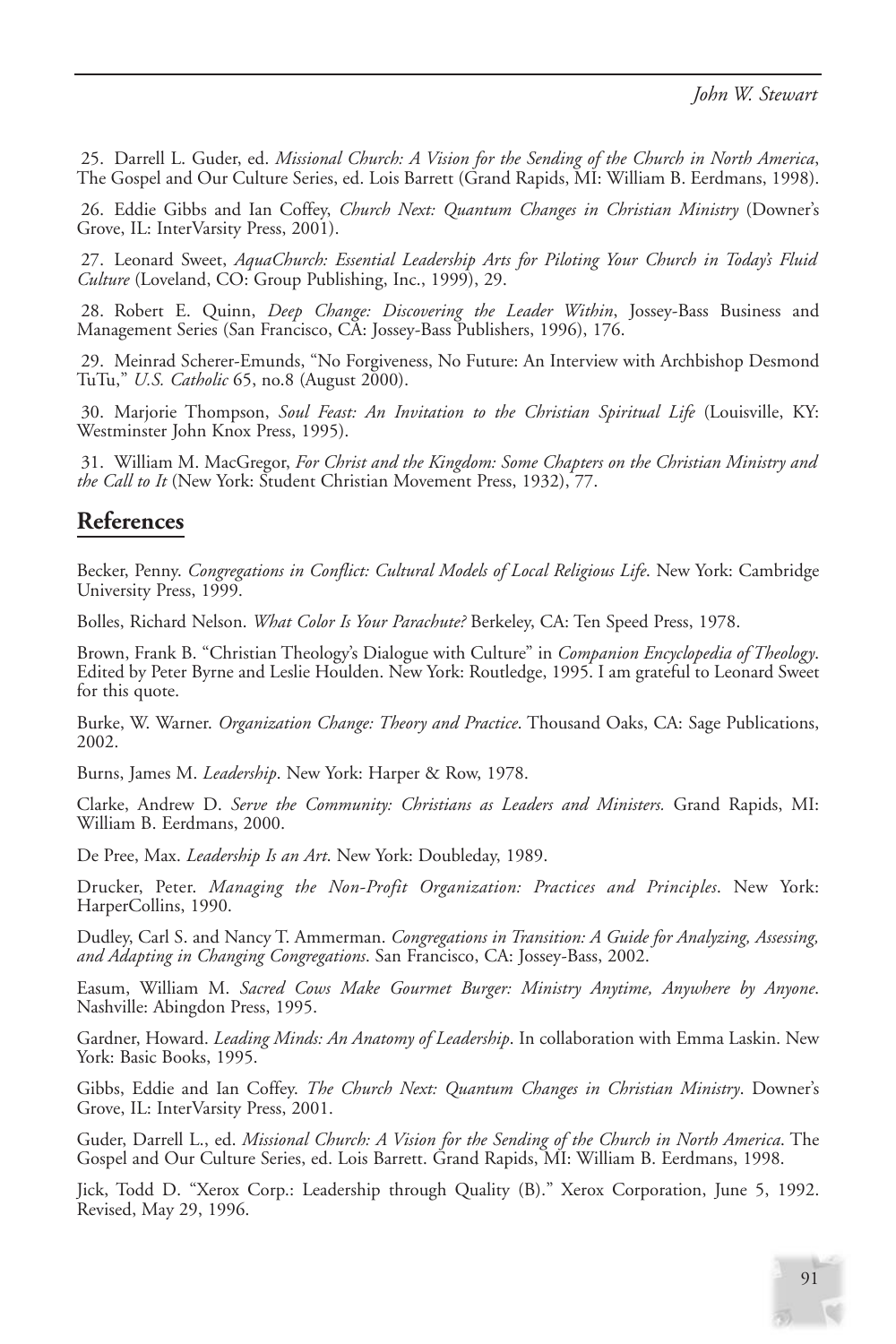Johnson, Luke T. *Scripture and Discernment: Decision Making in the Church*. Nashville: Abingdon Press, 1996.

Kotter, John P. "Leading Change: The Eight Steps to Transformation," in *The Leader's Change Handbook*, ed. J. A. Conger, G. M. Spreitzer, E. E. Lawler. San Francisco: Jossey-Bass Publishers, 1999.

Love, J. Richard. *Liberating Leaders from the Superman Syndrome*. Lanham, MD: University Press of America, 1994.

MacGregor, William M. *For Christ and the Kingdom: Some Chapters on the Christian Ministry and the Call to It*. New York: Student Christian Movement Press, 1932.

Mallory, Sue. *The Equipping Church*. Grand Rapids, MI: Zondervan Publishing House, 2001.

Miller, Donald E. *Reinventing American Protestantism: Christianity in the New Millennium*. Berkley, CA: University of California Press .

Moltmann, Jürgen. *The Church in the Power of the Spirit: A Contribution to Messianic Ecclesiology*. London: SCM Press, 1977.

Nouwen, Henri J. M. *In Name of Jesus: Reflections on Christian Leadership*. New York: Crossroad, 1992.

O'Toole, James. *Leading Change: Overcoming the Ideology of Comfort and the Tyranny of Custom*. San Francisco: Jossey-Bass Publishers, 1995. See also O'Toole's companion work, *Leadership A to Z*. Jossey-Bass Business and Management Series. San Francisco, CA: Jossey-Bass Publishers, 1999.

Ogden, Greg. *The New Reformation: Returning the Ministry to the People of God*. Grand Rapids, MI: Zondervan Publishing House, 1990.

Ott, E. Stanley. *Transform Your Church with Ministry Teams*. Grand Rapids, MI: William B. Eerdmans, 2004.

Quinn, Robert E. *Deep Change: Discovering the Leader Within*. Jossey-Bass Business and Management Series. San Francisco, CA: Jossey-Bass Publishers, 1996.

Robinson, William. *Leading from the Middle: The Universal Mission of Heart and Mind*. Provo, UT: Executive Excellence Publishing, 2002.

Roof, Wade Clark. *Spiritual Market Place*. Princeton, NJ: Princeton University Press, 1997.

Rosner, Judy. "Ways Women Lead." *Harvard Business Review* (November–December, 1990): 119–25.

Scherer-Emunds, Meinrad. "No Forgiveness, No Future: An Interview with Archbishop Desmond TuTu." *U.S. Catholic* 65, no.8 (August 2000).

Senge, Peter. *The Fifth Discipline: The Art and Practice of the Learning Organization*. New York: Doubleday, 1990.

Snyder, N. H., J. J. Dowd, D. M. Houghton. *Vision, Values and Courage: Leadership for Quality Management*. New York: The Free Press, 1994.

Sweet, Leonard. *AquaChurch: Essential Leadership Arts for Piloting Your Church in Today's Fluid Culture*. Loveland, CO: Group Publishing, Inc., 1999.

Thompson, Marjorie. *Soul Feast: An Invitation to the Christian Spiritual Life*. Louisville, KY: Westminster John Knox Press, 1995.

Warren, Rick. *The Purpose Driven Church: Growth without Compromising Your Message and Mission*. Grand Rapids, MI: Zondervan Publishing House, 1995.